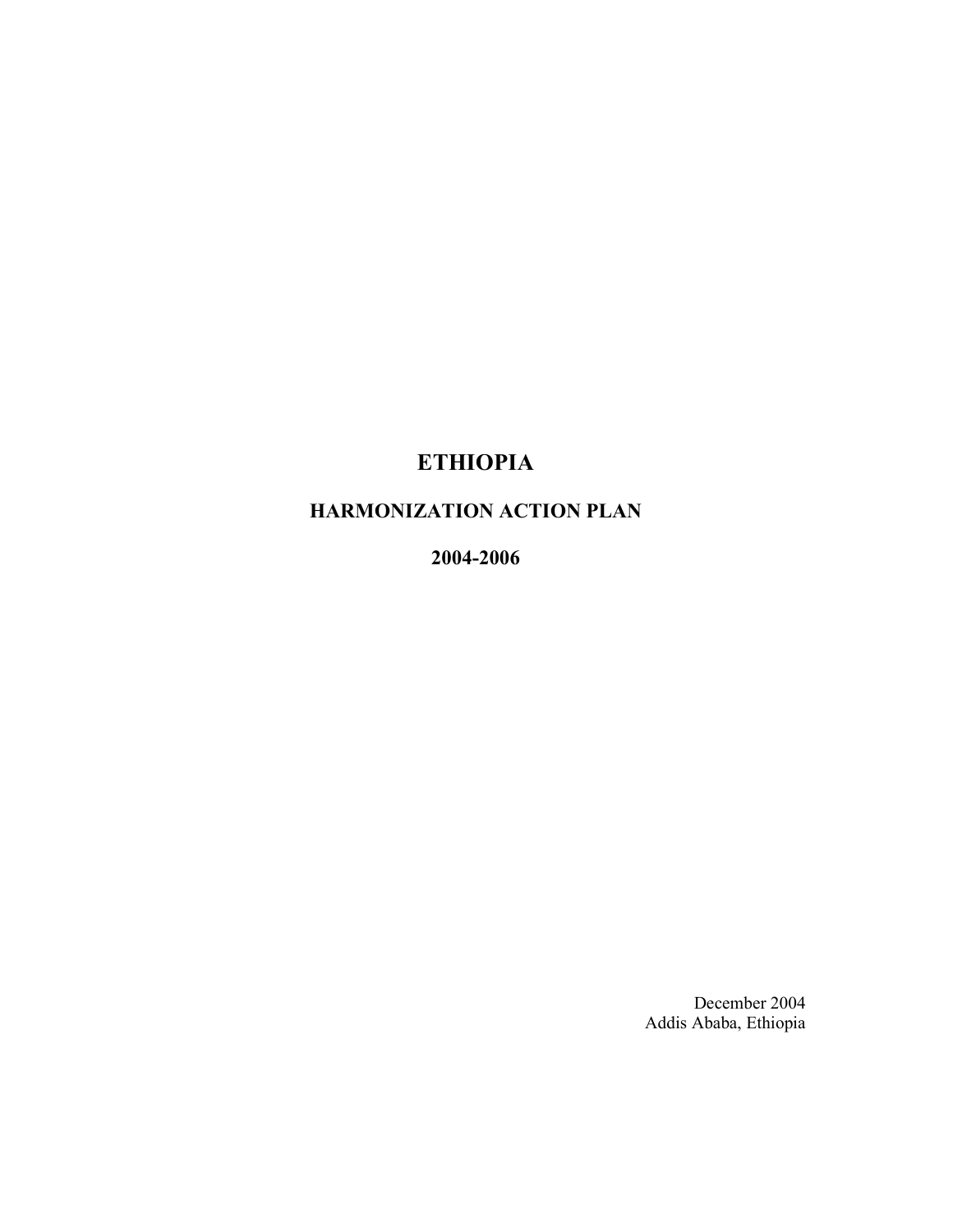# ACRONYMS

| AFA             | <b>Annual Fiduciary Assessment</b>                      |
|-----------------|---------------------------------------------------------|
| <b>APR</b>      | <b>Annual Progress Review</b>                           |
| <b>CFAA</b>     | <b>Country Financial Accountability Assessment</b>      |
| СG              | <b>Consultative Group Meeting</b>                       |
| <b>CPAR</b>     | <b>Country Procurement Assessment Report</b>            |
| CS              | Civil society                                           |
| <b>CSA</b>      | <b>Central Statistics Authority</b>                     |
| <b>CSRP</b>     | Civil Service Reform Programme                          |
| <b>DAC</b>      | Development Assistance Committee                        |
| DAG             | Development Assistance Group                            |
| <b>DBS</b>      | <b>Direct Budgetary Support</b>                         |
| <b>EMC</b>      | <b>Expenditure Management Programme</b>                 |
| <b>GOE</b>      | Government of Ethiopia                                  |
| <b>HAP</b>      | <b>Harmonization Action Plan</b>                        |
| HLF             | High Level Forum                                        |
| HTF             | <b>Harmonization Task Force</b>                         |
| <b>IFMIS</b>    | Integrated Financial Management Information System      |
| JBAR            | Joint Budget and Aid Review (replacing the PER etc.)    |
| <b>JBSM</b>     | Joint Budget Support Missions                           |
| <b>LENPA</b>    | Learning Network on Programme-Based Approaches          |
| M&E             | Monitoring and Evaluation                               |
| <b>MCB</b>      | Ministry of Capacity Building                           |
| <b>MDBs</b>     | <b>Multilateral Development Banks</b>                   |
| <b>MDGs</b>     | Millennium Development Goals                            |
| MoFED           | Ministry of Finance and Economic Development            |
| <b>MOU</b>      | Memorandum of Understanding                             |
| <b>NCB</b>      | <b>National Competitive Bidding</b>                     |
| <b>OECD</b>     | Organization for Economic Co-Operation and Development  |
| <b>PER</b>      | <b>Public Expenditure Review</b>                        |
| <b>PRSC</b>     | <b>Poverty Reduction Support Credit</b>                 |
| <b>SDPRP</b>    | Sustainable Development and Poverty Reduction Programme |
| <b>SPA</b>      | <b>Strategic Partnership for Africa</b>                 |
| <b>UNCITRAL</b> | United Nations Commission on International Trade Law    |
| WMU             | <b>Welfare Monitoring Unit</b>                          |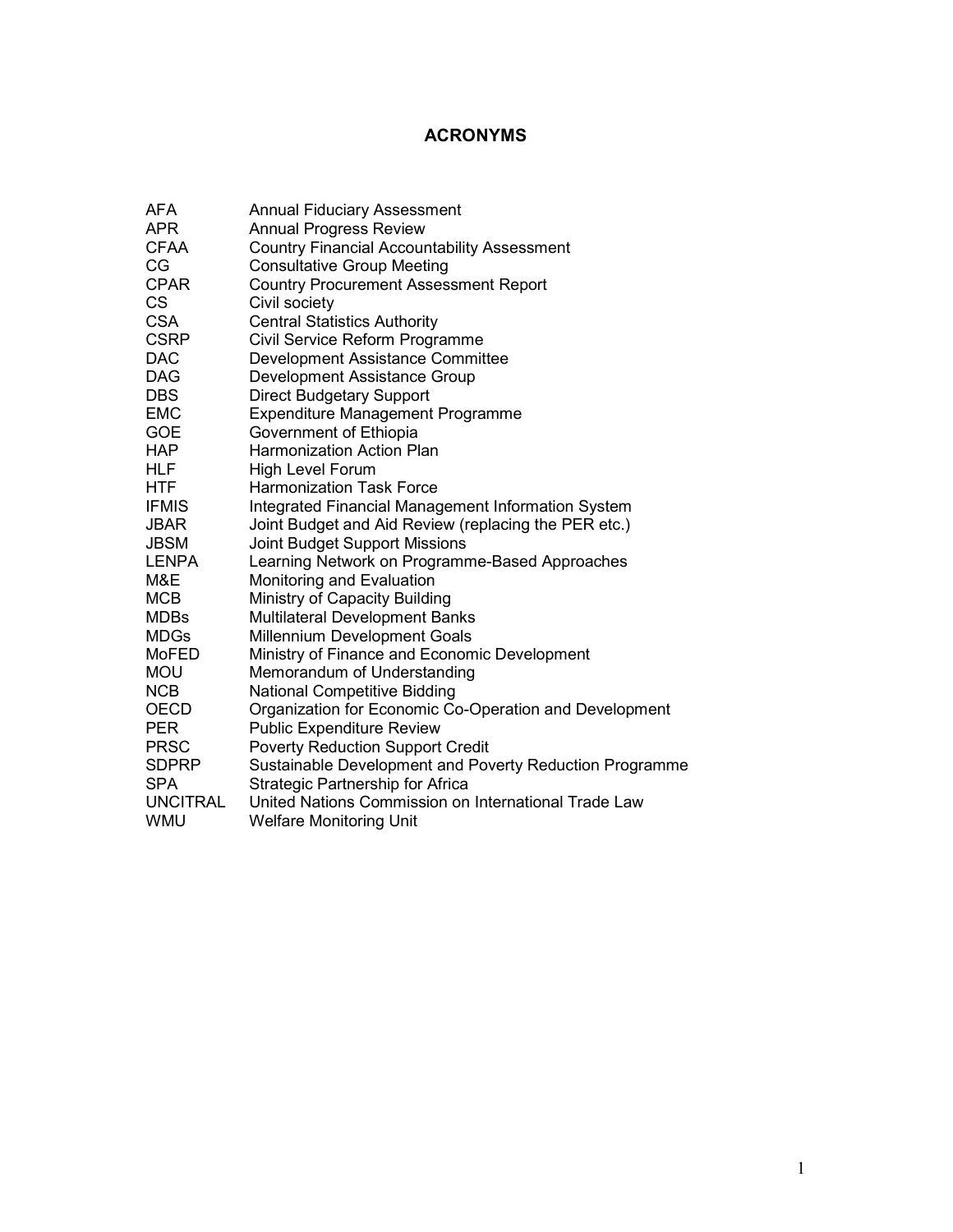#### TABLE OF CONTENTS

Acronyms

- 1. Background on the Harmonization Agenda
- 2. Harmonization in Ethiopia
	- 2.1 The Problematique
	- 2.2 Principles for donor harmonization
	- 2.3 Key Processes for coordination and harmonization in Ethiopia
	- 2.4 Individuality of Donors
- 3. Harmonization Action Plan for Ethiopia
	- 3.1 Action Plan
	- 3.2 Procurement Procedures
	- 3.3 Reporting, Monitoring and Evaluation (including missions)
	- 3.4 Financial Reporting and Disbursement Procedures
	- 3.5 Country Analytic Work and Preparation for Projects and Programmes
- 4. Detailed Activities of the Harmonization Action Plan
	- Table A Procurement Procedures
	- Table B Reporting, Monitoring and Evaluation (incl. missions)<br>Table C Financial Reporting and Disbursement Procedures
	- Table C Financial Reporting and Disbursement Procedures<br>Table D Country Analytic Work and Preparation for Projects
	- Country Analytic Work and Preparation for Projects and **Programmes**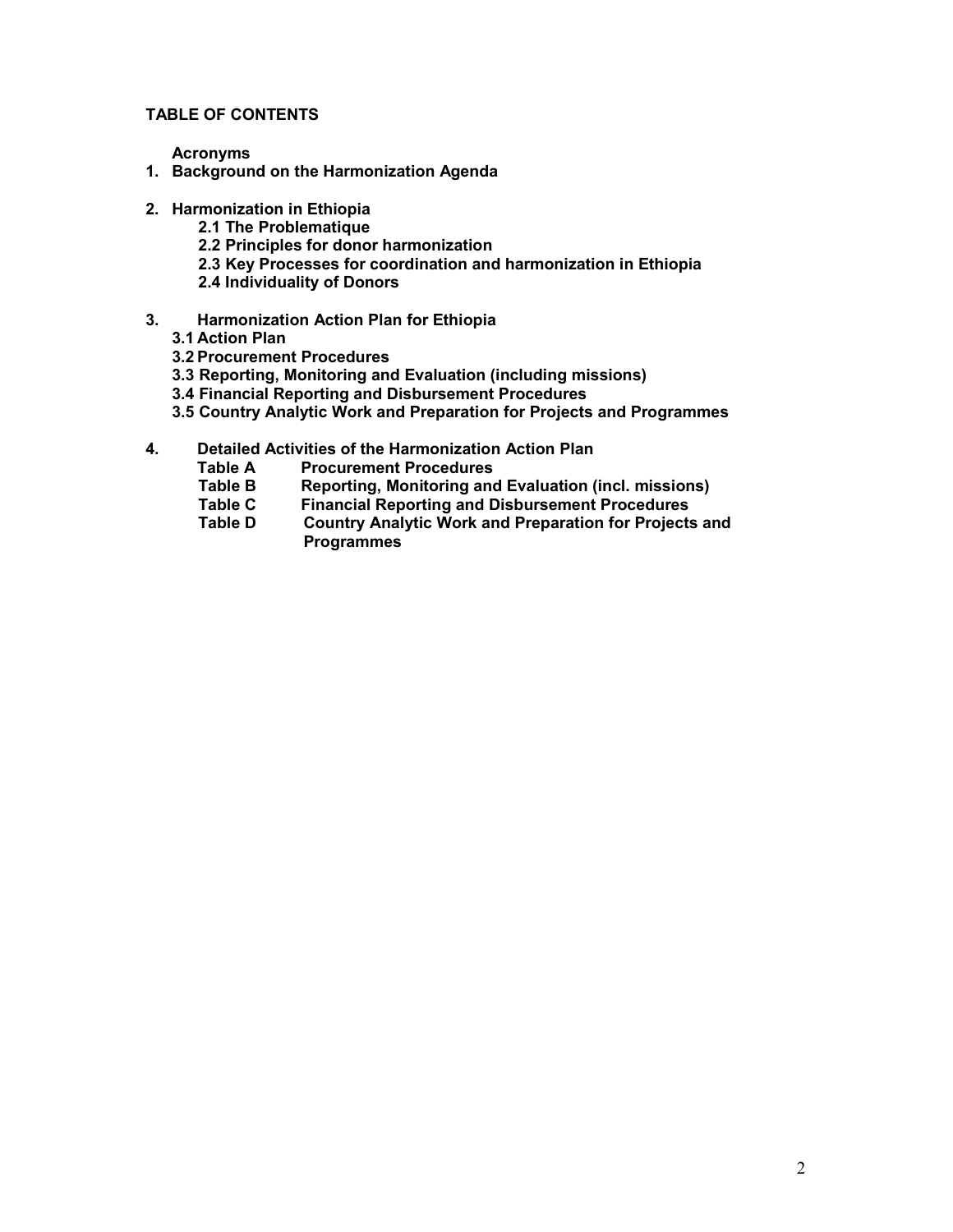## 1.0 BACKGROUND ON THE HARMONIZATION AGENDA

The Government of Ethiopia completed its Sustainable Development and Poverty Reduction Strategy (SDPRP) in July 2002, integrating the Millennium Development Goals (MDGs) as the long-term vision. The SDPRP is the overarching umbrella for government policies, and donors have agreed to align their development assistance around it. Donors have also committed to work with Government on strengthening national capacity and over time align with government systems. Government is committed to enable the implementation of a comprehensive harmonization agenda, through enhancing its own systems and procedures. GOE and DAG recognize the crucial importance of strong national leadership in this process.

The 2002 UN Monterrey Conference on Financing and Development highlighted the importance of building partnerships among donors and developing countries as a means of making more effective progress towards the MDGs. It called for donors to intensify their efforts to harmonize their procedures so as to reduce transaction costs and make ODA disbursements and delivery more flexible by taking into account national development needs and objectives under the ownership of the recipient country.

Ethiopia participated in the International High Level Harmonization Forum in Rome in February 2003 as one of the pilot countries along with Vietnam and Jamaica. H.E. Dr. Mulu, State Minister of Economic Cooperation, MOFED, presented Ethiopia's case<sup>1</sup>, indicating priority areas as being greater reliance on government systems for procurement, disbursement, monitoring and evaluation and reporting. More aid as budget support, multiyear funding and aligning policy dialogue with government cycles were also highlighted.

The joint GOE-DAG Task Force on Harmonisation had been established in November 2002, following a GOE hosted workshop on the burden of multiple donor procedures. The Government prepared the harmonisation agenda for the Consultative Group meeting held on October 2001. Leadership of the harmonization efforts are in the hands of the Ministry of Finance and Economic Development – Harmonisation Secretariat. The Task Force is expected to contribute towards achievement of more effective aid delivery benefiting the poor. The Task Force is mandated to develop a prioritised action plan for harmonization and work to operationalize the plan. The major areas will be: procurement and monitoring and evaluation.

At the same time, the Government of Ethiopia has undertaken a programme of decentralization to regions and districts. The decentralization will provide considerable fiscal and administrative autonomy to regions and districts. The GOE seeks to develop a comprehensive framework for harmonization, building on its own systems and procedures.

As a first step towards new donor-government working relations, and as a way of keeping each other mutually accountable for progress, it was felt crucial to put in place a reinvigorated partnership architecture around the SDPRP. The broad mechanism for enhanced policy dialogue consisting of quarterly high-level forums, a permanent secretariat based in the multilateral department of MOFED and joint subsidiary groups at sector level was agreed upon in 2003<sup>2</sup>.

Preparation of country level action plan for harmonization, as recommended in the Rome Declaration, was the second major task for the joint GOE-DAG harmonization task force.

<sup>-</sup><sup>1</sup> Harmonization: Supporting the Poverty Reduction Effort, prepared for the High-Level Forum on

Harmonization, Rome, Italy 24-25 February 2003, presented by H.E. Dr. Mulu Ketsela, Ethiopia. (ppt) <sup>2</sup> Enhanced Mechanisms for Government-Donor Dialogue, April 2003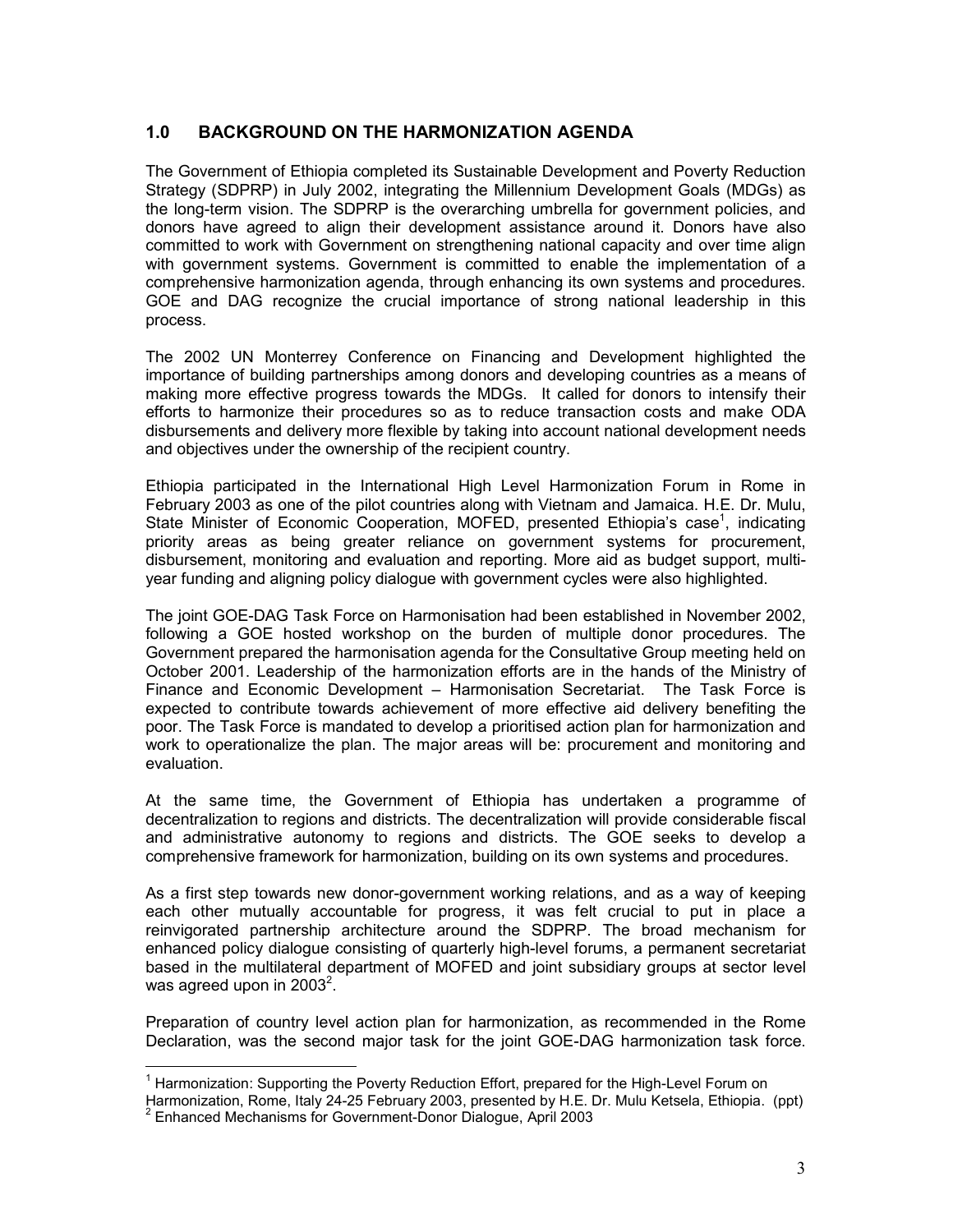The action plan should be specific, prioritized and time-bound, comprehensive of all aid modalities – project, program and direct budget support. The action plan is a result of extensive discussions at the country level and also builds on international good practices in harmonization.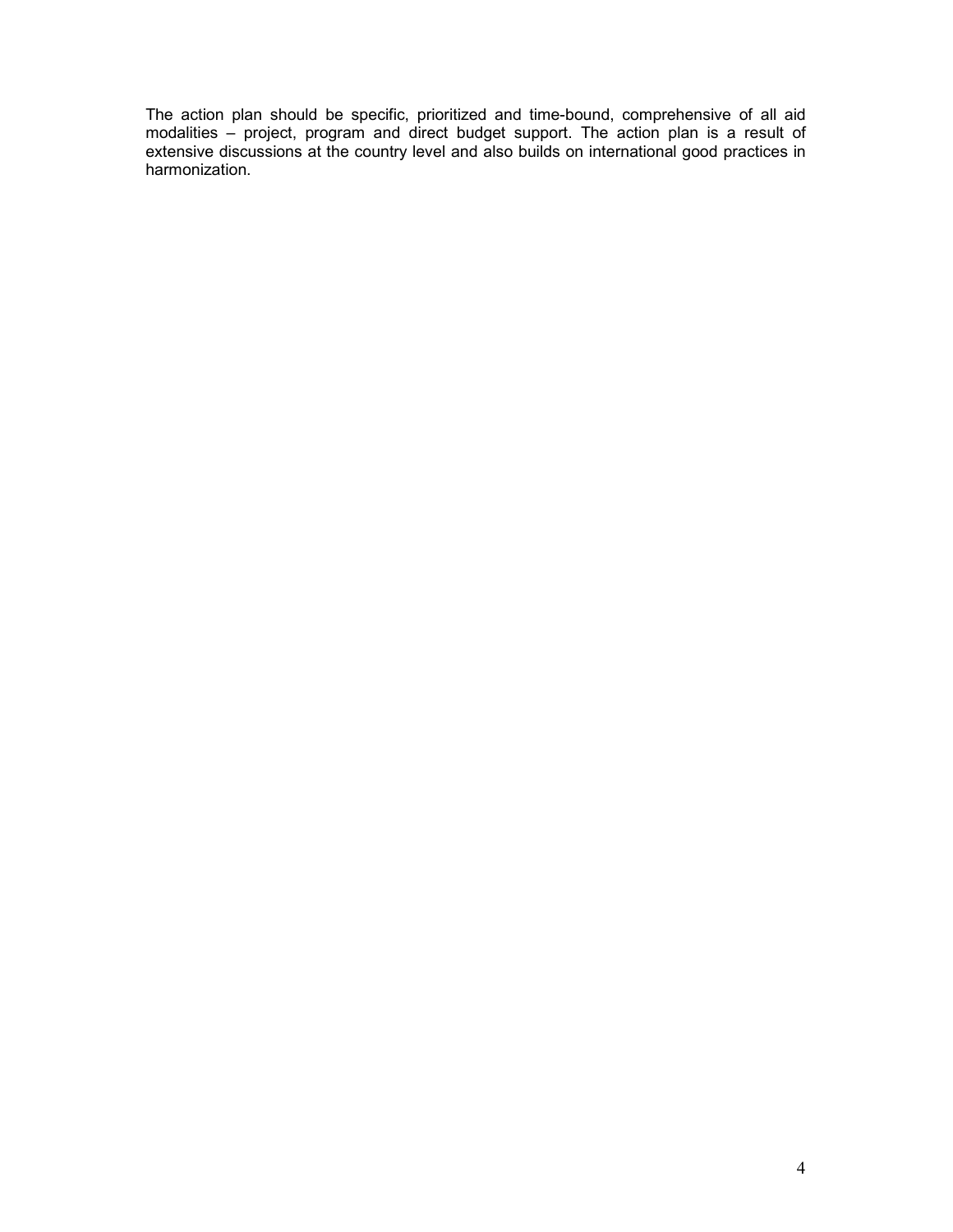## 2.0 HARMONIZATION IN ETHIOPIA

### 2.1 Background

Multilateral and bilateral development partners apply different rules and procedures to the "release, use and accounting of funds channelled to support development projects and programs at the federal and regional levels. Furthermore, the multiplicity of the aid delivery mechanism employed by donors entails varied monitoring, evaluation and reporting modalities. As a result, a low level of disbursement, as observed over the years, characterizes development aid flow to Ethiopia. The country is now on the threshold of a new era; the need for improving the effectiveness of external support for the poverty reduction strategy remains a prime concern of the Ethiopian Government. The realization of the poverty reduction goals presupposes a substantial improvement in the level of disbursement.

Thus, moving towards budget support and harmonization of donors' procedures agreed in a number of global fora is a timely agenda for Ethiopia. If Ethiopia is to conduct effective planning, aid coordination and management, donors' procedures will need to be harmonized and aligned with the Government system. Therefore, rather than creating a parallel system for foreign assistance, development partners should adjust more to local procedures and where necessary help Ethiopia to bring its procedures and management capacities up to international standards.

The introduction of a harmonized system of aid administration will reduce the burden of fulfilling conditionalities by implementing agencies and enhance transparency and trust in accounting for the support provided."<sup>3</sup>

#### 2.2 Principles for donor harmonization

Coordination/harmonization principles are:

- Delivery of development assistance in accordance with Ethiopia's needs and priorities as outlined in the SDPRP
- Promotion of coordination and harmonization at all levels
- Working towards delegated cooperation among donors at country level where it is possible legally and administratively
- Improvement of information sharing and understanding of commonalities in policies, procedures and practices
- Review of the multiplicity of different donor missions, reviews, conditionalities and documentation with the aim of reducing transaction costs for the GOE
- Alignment with the GOE systems such as national budget cycles, financial systems, SDPRP/MDGs monitoring processes, where these provide reasonable assurances that cooperation resources are used for agreed purposes.

#### 2.3 Key Processes for coordination and harmonization in Ethiopia

The Government of Ethiopia (GOE) is committed to implementing key processes, as essential enablers for aid harmonization and coordination, which donor partners will continue to support and work with.

These key processes are:

 3 Partnership for Enhanced Aid Delivery, The Government of the Federal Democratic Republic of Ethiopia; Consultative Group Meeting, December 7-8, 2002, Addis Ababa. pp.1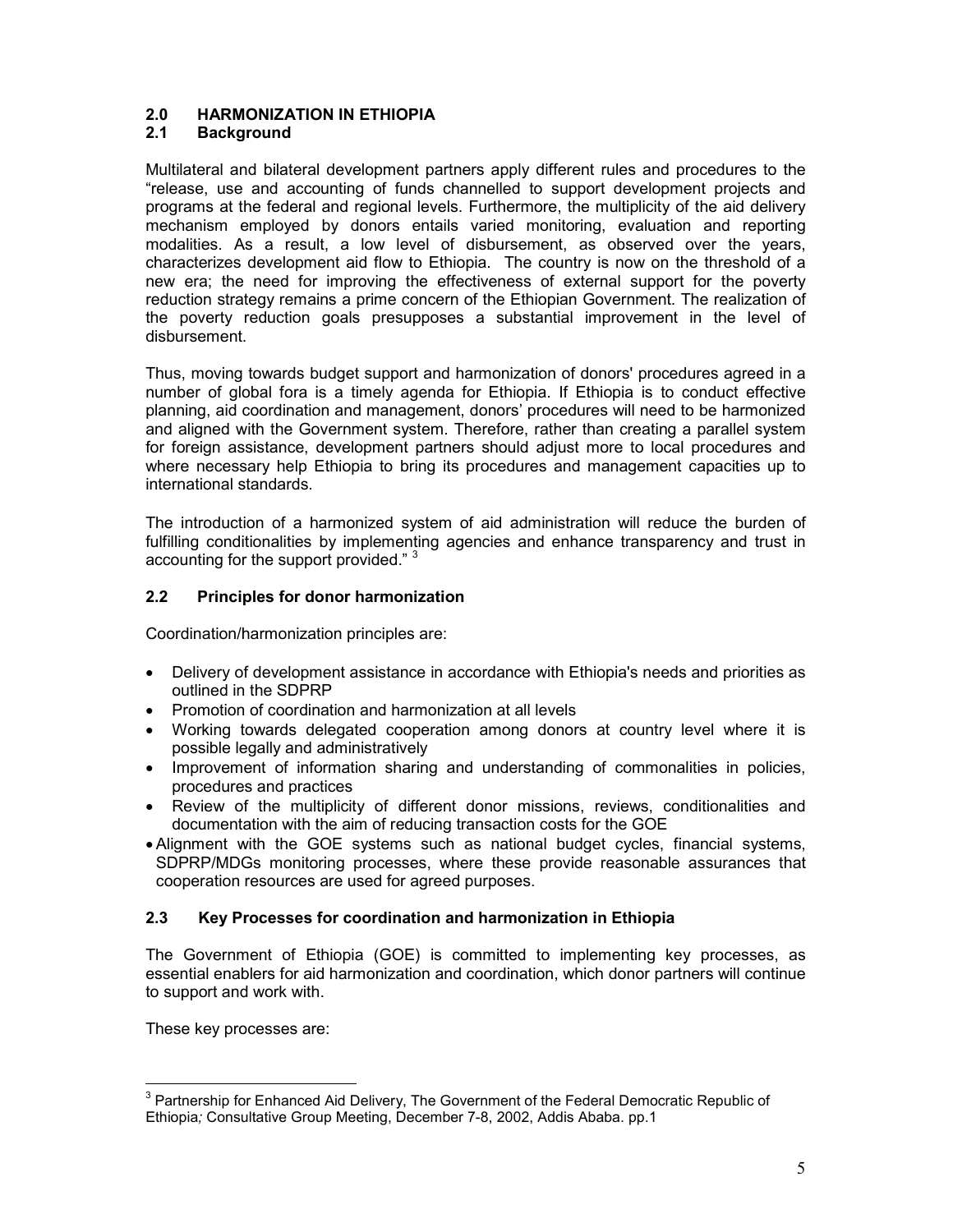- The SDPRP as an overall framework for national planning, priorities and interventions for development, poverty reduction and achievement of internationally agreed MDGs.
- Monitoring and tracking of progress of the SDPRP through sectoral and thematic groups, and an Annual Progress Report using the policy matrix and indicators.
- Improving information on and integration of donor activities into the Public Expenditure Review process as part of ensuring the budget preparation process is transparent, accountable, comprehensive, predictable and consultative, including the reporting of actual and planned financial flows.
- Public sector reforms including the following:
- A Comprehensive Civil Service Reform Programme
- Public expenditure management and procurement systems, including strengthening of the Auditor General's Office and the creation of a Procurement Directorate and enactment of a National Procurement Law;
- Rationalization of roles, functions, size, costs of the public service in order to increase efficiency and improve service delivery; and
- further development and implementation of the decentralization strategy
- Development of structures for promoting and strengthening development coordination and harmonization in alignment with the SDPRP.

#### 2.4 Donors' individualities

While recognizing the pressing need for harmonization of donor processes and procedures, it is essential to consider that all donors are different. Donors have different capacities, comparative advantages and preferences. Furthermore, different aid modalities respond to various objectives. Therefore donors and the GOE need to agree on an action plan for harmonization while realizing that donor's ability to move on all actions described below will vary greatly.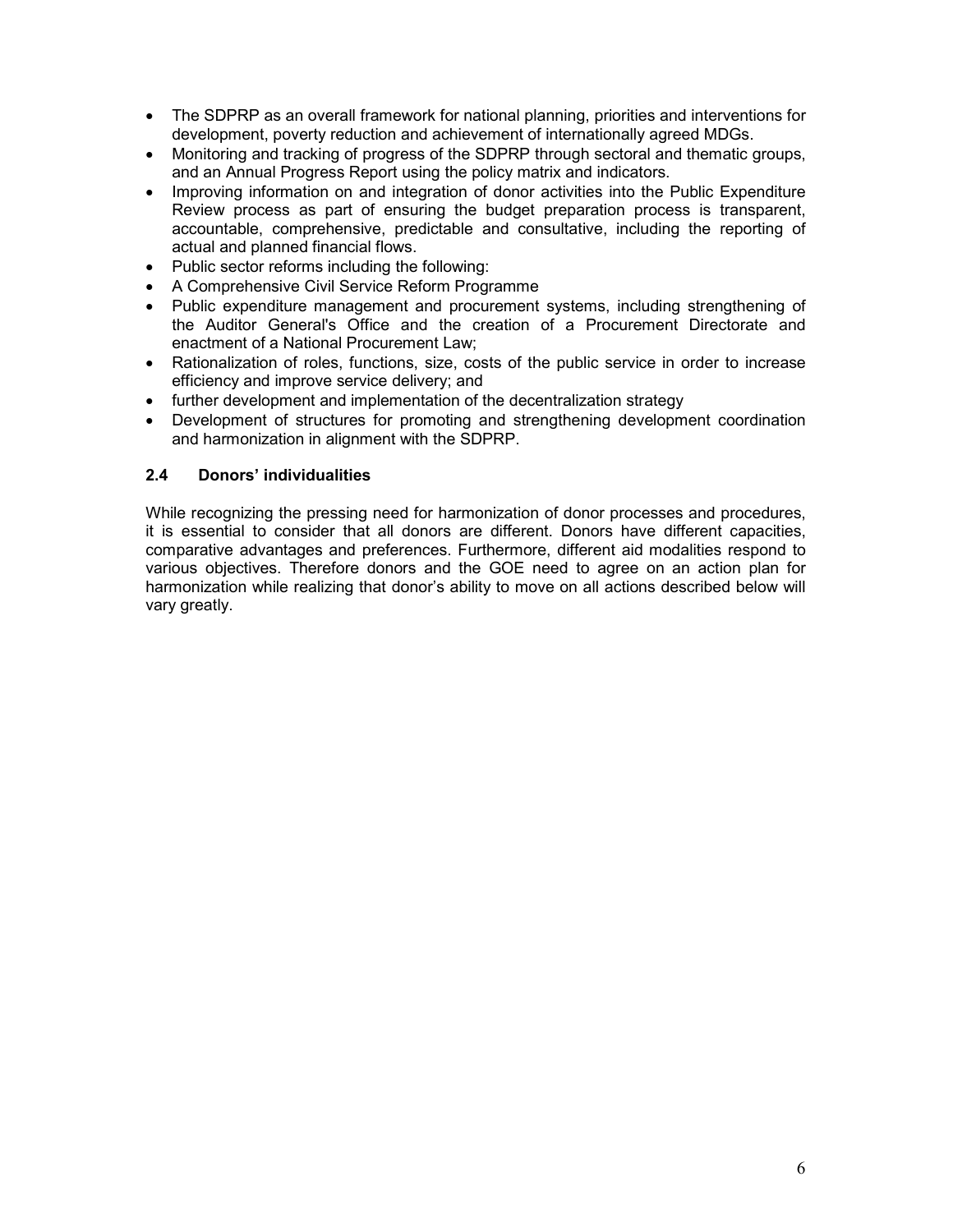#### 3.0 HARMONIZATION ACTION PLAN (HAP) FOR ETHIOPIA

### 3.1 Action Plan

The overall objective guiding the preparation of this action plan is to enhance aid effectiveness through aid harmonization and coordination, as a fundamental component of achieving poverty reduction and the Millennium Development Goals (MDGs) in Ethiopia. Both donors and the GOE agree that a comprehensive harmonization program is required. The programme needs to be approached as a multi-year process, based on a multi-year action plan, fitted within the evolving framework for the post-PRSP partnership between the Government and donors. Recent in-country forums on harmonization, created by the joint SPA/World Bank harmonization missions were very useful in asserting the need for harmonization.

One important aspect in this process is the harmonization of procedures involved in project/program-based assistance. It is also recognized that, instruments other than budget support will remain important in delivering the required amount of aid to the country in the foreseeable future. Therefore, the country would benefit if donors could: (1) take necessary steps to effect the realignment of their country assistance strategies in terms of timing and content, with the SDPRP (2) harmonize their institutional assessments, the rules they apply, and disbursement, reporting, procurement and auditing procedures relying increasingly on the Government's system and procedures and (3) provide capacity building support as necessary to help meet donor expectations and international standards.

The effort to harmonize should address all procedures in a phased manner. For this purpose, it is possible to think of a prioritized approach in dealing with the solutions. The major areas in this regard will be procurement, disbursement, reporting and project cycle activities."

In recognition of this, the OECD-DAC Guidelines recommend that donors simplify and harmonize their own systems until they can rely on the government systems,

As per the DAC Guidelines, harmonization of processes and procedures is required at various levels:

- Country analytic work and preparation of projects and programmes
- Measurement of performance in public financial management
- Monitoring, reporting and evaluation
- Financial reporting and auditing

Recognizing the magnitude of the harmonization challenges at these four levels, the GOE has identified, in the short term, its priorities based on its perception of highest gains through lowered transaction costs. They are:

- Procurement practices
- Reporting, Monitoring and Evaluation

In the medium term, the action plan will focus on disbursements, and country analytic work.

The SDPRP will guide the harmonization action plan. Its objectives are:

Impact Statement:

• Sustainable Development and Poverty Reduction in Ethiopia

Outcome Statements:

• Increased donor funds to support Ethiopia's SDPRP

<sup>-</sup><sup>4</sup> Partnership for Enhanced Aid Delivery, The Government of the Federal Democratic Republic of Ethiopia; Consultative Group Meeting, December 7-8, 2002, Addis Ababa, pg …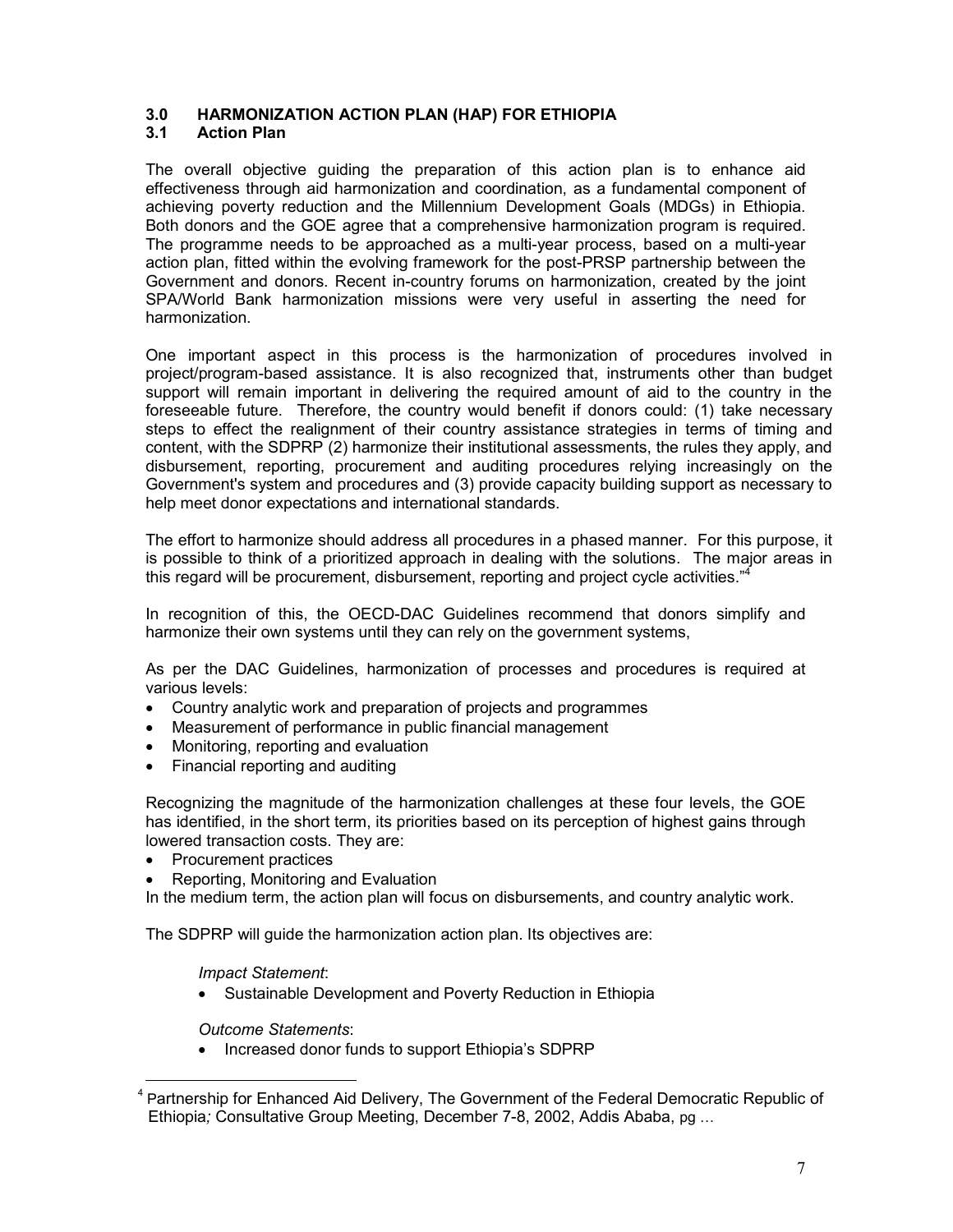- Increased alignment of donor private action to SDPRP
- Increased predictability of donor assistance

"At present, each multilateral and bilateral donor in Ethiopia applies different rules and procedures in its approval, disbursement, procurement, monitoring and evaluation, and reporting systems. These, in turn, increase the transaction costs for Government and reduce the speed, efficiency and effectiveness of externally funded projects and programs. As a result, the overall level of disbursement per capita is low.

Therefore, if poverty reduction goals are to be met, the disbursement level of external resources must be improved. To attain this noble objective, both the Government and the donor side must take far-reaching measures.

Rather than establishing parallel systems for foreign aid, working within Government systems would substantially improve the effectiveness of resource utilization. Such an approach entails that support must be rendered to bring the procedures and management capacities of Government institutions up to international standards. A harmonized system of aid administration would considerably reduce the burden of fulfilling multiple donor conditionalities. <sup>5</sup>

#### 3.2 Procurement Procedures

#### Challenges:

- Procurement procedures vary from one donor to another resulting in unnecessarily complicated and time-consuming processes
- Reaching agreement on single standardized procurement system

#### Civil Service Reform Program

The government had inherited a civil service that was engrossed with problems and weaknesses. Its orientation, attitude, ethical behavior and work practice were characteristically weak to allow effective and efficient government functions. Laws and regulations governing the management and control of public funds were cumbersome, personnel management practices and remuneration systems were out of date, the mechanisms of enforcing ethical codes were too weak.

Responding to this situation, an in-depth evaluation of the entire civil service was undertaken and the findings were reported by the task force mandated with the task to the Prime Minister's Office. The report identified problems facing the civil service and recommended a comprehensive approach for overhauling the civil service with five programs, namely:

- a) Expenditure Management and Control
- b) Human Resources Management
- c) Service Delivery
- d) Top Management System
- e) Ethics

Procurement reform under the Expenditure Management and Control (EMC) and specifically as a product of the Legal Framework project has been going on since 1996. The enactment of the Financial Law (Dec 1996) had provisions for public procurement, marking the beginning and leading to subsequent reforms in procurement.

 5 Partnership for Enhanced Aid Delivery, The Government of the Federal Democratic Republic of Ethiopia; Consultative Group Meeting, December 7-8, 2002, Addis Ababa, pg …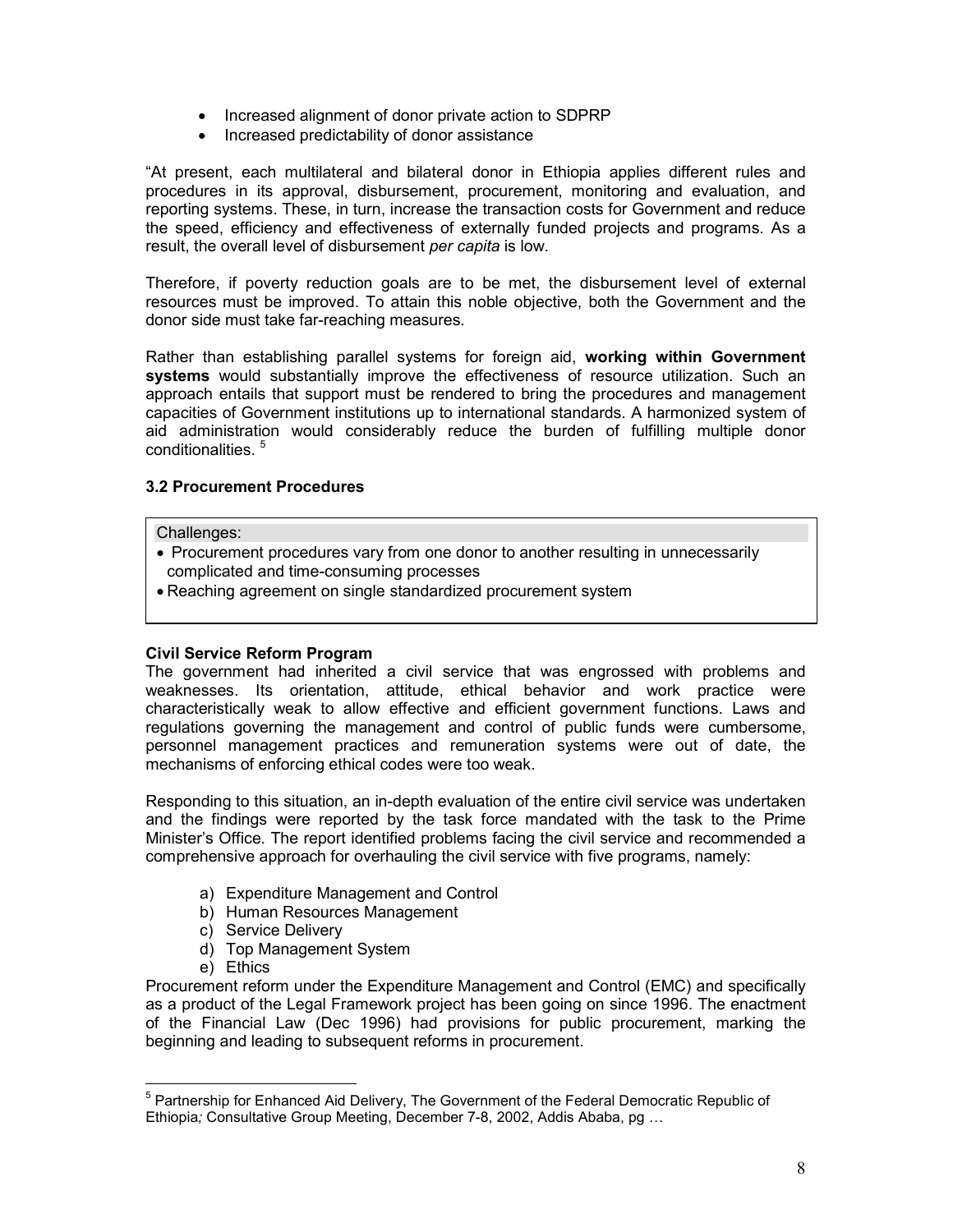Relying on the GOE procurement procedures will have the advantage of reducing transaction costs and streamlining processes. A Country Procurement Assessment Report (CPAR) was completed in Ethiopia in June 2002. Since that time the GOE has remained committed to implementing the recommendations of the CPAR and has taken a number of steps to ensure that an efficient, comprehensive and transparent national procurement system will be in place by the end of 2004/05. The government has taken radical reform measures through the ongoing business process re-engineering to over hall the procurement system of the country. The action plan has been drafted and are now being under implementation.

The Ethiopian government's procurement directive conforms to the United Nations Commission on International Trade Law (UNCITRAL) model on Procurement of Goods and Construction and Services. "Ethiopia's Procurement Directive is comparable to the procedures used by Multilateral Development Banks and many bilateral donors. A new procurement directive is being drafted which will accommodate the requirements of regional governments and donors. Relevant comments from the Country Procurement Assessment report (CPAR) incorporated."<sup>6</sup>

Ideally, the GOE, MDBs and bilateral donors will all adhere to the GOE procurement process. Numerous steps are being undertaken by the GOE to ensure transparency of its procurement process. While the GOE undergoes this reform, donors will be required to review their own requirements and assess the progress made by the GOE and eventually use the GOE processes especially for programme approaches but also at project level.

In summary, priority areas for harmonization of procurement procedures are:

| <b>Activities</b>                                                                                                                                                                    | <b>Success Indicator</b>                                                                           | <b>Timeframe</b> | <b>Responsible/Col</b><br>la-borating<br><b>Agencies</b> |
|--------------------------------------------------------------------------------------------------------------------------------------------------------------------------------------|----------------------------------------------------------------------------------------------------|------------------|----------------------------------------------------------|
| Implement Action Plan of the<br>procurement reform program (which<br>fully takes account of<br>recommendations made in the<br>CPAR) towards strengthening the<br>existing procedures | -Action plan and progress<br>analyzed Quarterly in the<br><b>Harmonization Task</b><br>Force       | On-going         | MoFED                                                    |
| Adopt GOE procurement system as<br>fulfillment of commitment towards<br>harmonization<br>a)Adopt GOE system<br>b) Adopt PIM<br>c) Align and simplify                                 | Reflect the use of the<br>system in newly drawn<br>action plan for<br>project/program<br>execution | 2004/05          | Donors                                                   |
| Review by individual donors of in<br>house Procurement Regulations,<br>with assessments of commonalities<br>and divergences between these and<br>GOE policy                          | summary document<br>produced<br>-Review and<br>amendments by donors                                | Aug 2004         | Donors                                                   |

#### **Outcome:** Increased transparency in procurement

#### 3.3. Reporting, Monitoring and Evaluation (including missions)

#### Challenges:

-

 $6$  Partnership for Enhanced Aid Delivery, The Government of the Federal Democratic Republic of Ethiopia; Consultative Group Meeting, December 7-8, 2002, Addis Ababa, pg ..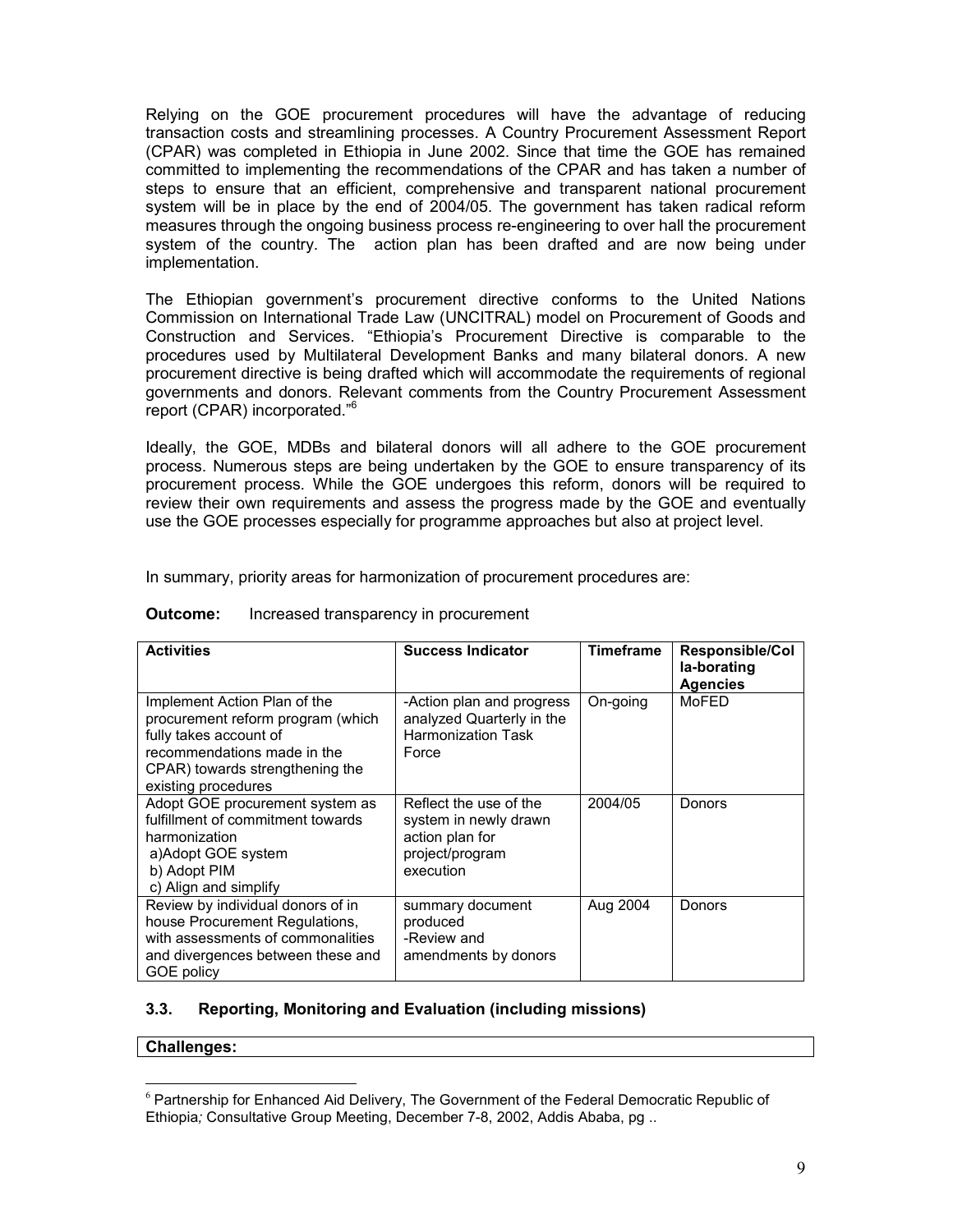- Donors are required to report on the use of funds. Reporting and monitoring provides a) essential data and insights for drawing lessons, priority settings and forward planning; b) offers assurance that funds are used for agreed purposes; and c) supplies information on whether a policy, development strategy, programme or project is being implemented as planned and is reaching its objectives.
- It is important to identify ways to enhance reporting, monitoring and evaluation while alleviating its burden on the GOE.

A Country Financial Accountability Assessment (CFAA) of Ethiopia was completed by the World Bank and other donors in June 2002. The CFAA is a diagnostic tool to enhance knowledge of public financial management and accountability systems. A detailed Action Plan was produced. In addition, the GOE issued a Financial Calendar Directive which donors will hopefully adhere to.

In the context of the overall framework of the SDPRP and the MDGs, the GOE is committed to a strengthened, transparent and broad-based monitoring and evaluation (M&E) system which is based on high quality, integrated and widely used data and analysis. A well functioning, broad based and transparent M&E system is essential to enhance the impact of evidence based development programmes and policies. Well-functioning M&E systems are also increasingly considered as necessary instruments for more effective development assistance, even more so in view of donor harmonization around Government systems and the use of new modalities such as DBS.

An effective M&E system should be comprehensive and cover all aspects. The data should be reliable and relevant.

Need to agree on common reporting procedures: "Donors co-financing a discrete set of activities – whether defined project, sector, or budget support – should work towards agreeing, in consultation with partner countries, on common formats, contents and frequency for a single periodic report that meets the needs of all partners. The reports should cover all of the activities in the defined area, and meet the information needs of key stakeholders in the country as well as individual donors."<sup>7</sup> In Ethiopia:

- A policy matrix of indicators and targets was formulated for the SDPRP.
- An M&E action plan has been developed with identified immediate and longer-term requirements for strengthening the system. The M&E action plan is comprehensive and provides an overall framework for the common framework.

In summary, priority areas for harmonization of reporting, monitoring and evaluation will be:

Outcome: Improved Reporting, Monitoring and Evaluation system in place agreed to and in use by committed donors

| <b>Activities</b>                                                                                      | <b>Success Indicator</b>                                        | <b>Timeframe</b> | Responsible/Colla-<br>borating Agencies |
|--------------------------------------------------------------------------------------------------------|-----------------------------------------------------------------|------------------|-----------------------------------------|
| Achieve comprehensive<br>acceptable reporting & monitoring<br>systems on basis of GOE systems          | Reporting & monitoring<br>systems reviewed for<br>acceptability |                  | Donors                                  |
| Raise the quality of essential data<br>used for M&E through capacity<br>building and provision of fund | More disaggregated<br>data availabel                            | Oct 2004         | Donors and MoFED                        |

 $7$  OECD DAC Chapter 4 pg 61

-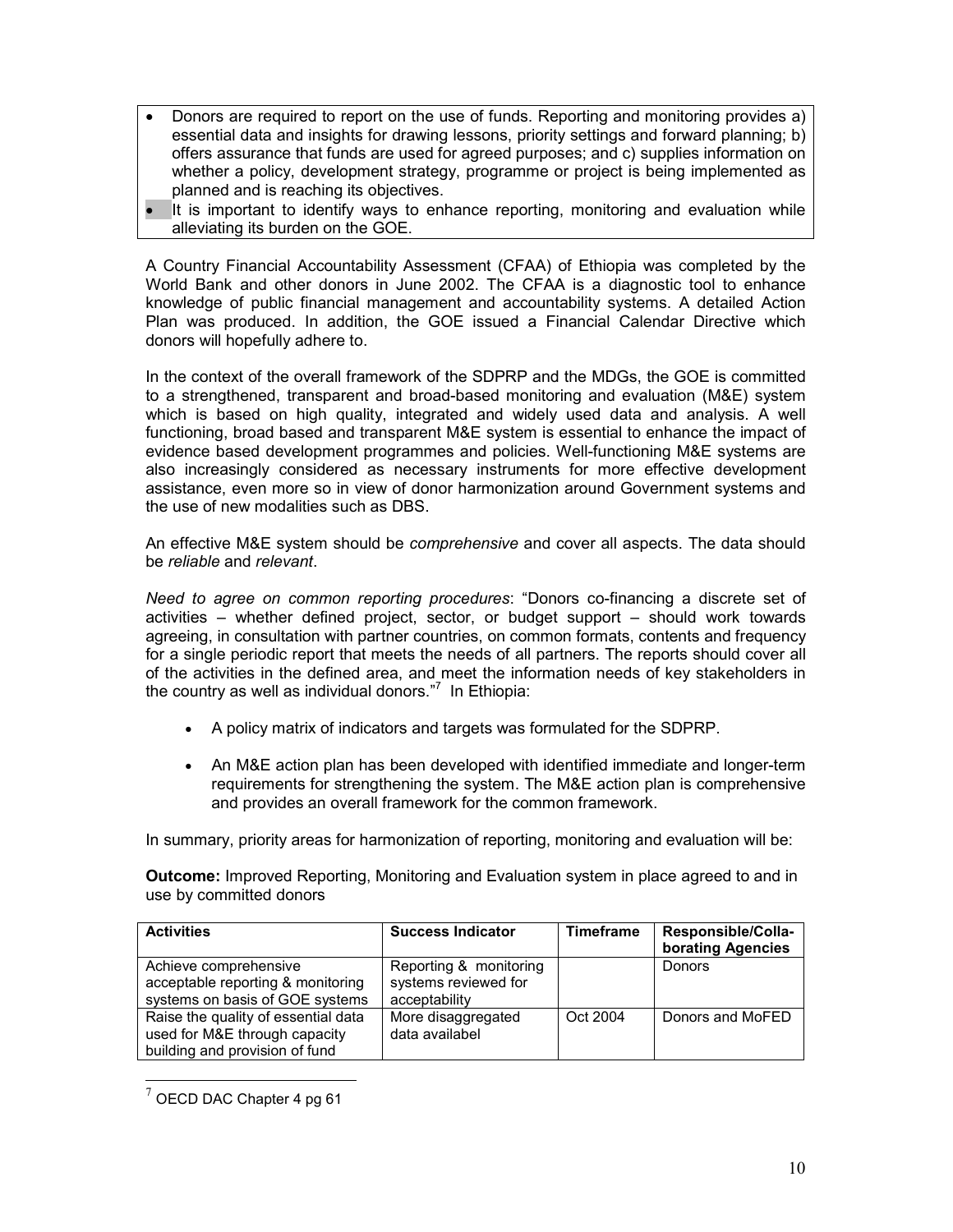| Align with GOE M&E system   | Reliance on the GOE<br>M&E svstem | Jan 2005         | <b>Donors</b>    |
|-----------------------------|-----------------------------------|------------------|------------------|
| Rationalize review missions | Joint missions                    | <b>July 2004</b> | Donors and MOFED |

#### 3.4 Financial Reporting and Disbursement Procedures

#### Challenges:

- Good financial reporting is critical to the effective implementation of development programmes and to accountability in the use of development resources
- Independent audits by appropriately qualified auditors provide assurances of the reliability of financial reports and that aid is used for the intended purposes.

Donors have been building separate frameworks for identifying areas of intervention in Ethiopia. As a result, disbursement flows are unfortunately not aligned with the government's planning and review cycles. It is recognized that to enhance Ethiopia's macroeconomic management, donors need to time align their commitments with the GOE budget cycle. There is a need for donors to provide resources in a predicable and multi-year basis.

Financial management systems will be required to ensure that reports needed are produced in a timely manner and that internal control systems are operational and strong. The World Bank uses the CFAA as a diagnostic tool for financial systems.

The GOE has undertaken a comprehensive Civil Service Reform Programme. The CSRP includes a comprehensive Expenditure Management and Control (EMC) sub-program.

The objective of the Expenditure Management and Control (EMC) is that Federal, Regional and Local governments be governed by a comprehensive and complete legal framework for civil service financial management and control. Furthermore, the EMC will ensure that operated budgetary systems will allow an informed and rational annual and medium term resource allocation that reflect the GOE objectives and priorities. The EMC will provide an improved accountability to elected representatives; operate proper arrangements for the acquisition, safeguard and control of cash, financial and physical assets. Finally, the EMC will also focus on ensuring that personnel have improved financial skills.

EMC activities include:

- The Legal Framework Project: Addressing the development of a comprehensive financial framework in line with devolution of power to lower tiers of administration.
- The Public Investment and Expenditure Project: Developing and implementing a medium-term (3 years) investment and expenditure plans.
- The Budget Reform Project: Improving budget preparation, management and monitoring.
- The Accounts Reform Project: Clearing backlog accounts and introducing an expanded accounting system. The backlog has already been reduced from 4-5 years to 1-2 years. The reform will also address budget control, cash control and accountability issues.
- The Cash Management Reform Project: Establishing a proper cash management system in the civil service.
- The Information Systems Project: Intensifying IT use by public bodies.
- The Internal Audit Project: Modernizing internal audit practice in public bodies.
- The External Audit Project: Developing modern external audit practices in Federal and Regional Audit Offices.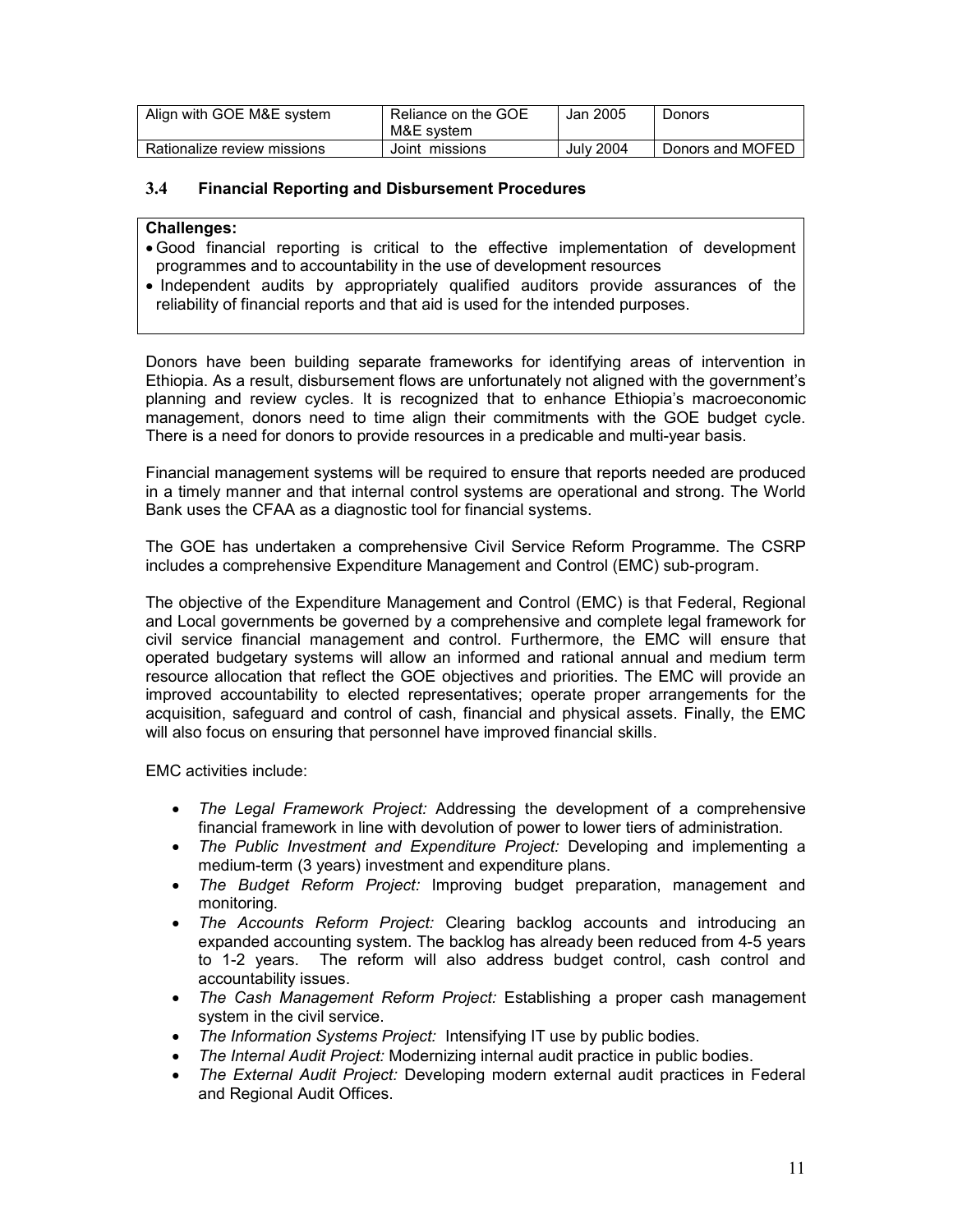• The Development of Accounting and Auditing Professions Project: Project document being prepared to develop accounting and auditing skills in the country.

"The various activities so far undertaken by the different projects of EMC have proved that the sub-program moved quite a considerable distance in its endeavor to fulfill the objective for which it was established. Upon full implementation of the proposed tasks of each project in the near future, the country will be in a position to possess proper public finance management system in general and the system of management and control of public expenditures in particular."<sup>8</sup>

Delays in disbursements are caused by, among other things:

- the complexity of procurement modes specified in project agreements
- approval requirements for most procurement actions
- special account arrangements and the replenishment arrangements
- formalities and procedures associated with disbursement applications

In summary, priority areas for financial reporting and disbursement procedures are:

| Outcome:               | GOE created an effective framework for aid data reporting (and number of |
|------------------------|--------------------------------------------------------------------------|
| Missions) and analysis |                                                                          |

| <b>Activities</b>                                                                                                                                                      | <b>Success Indicator</b>                                                      | Timeframe       | Responsible/Colla-<br>borating Agencies |
|------------------------------------------------------------------------------------------------------------------------------------------------------------------------|-------------------------------------------------------------------------------|-----------------|-----------------------------------------|
| Implement Action Plan of the<br>reform in EMC sub-program (which<br>includes recommendations in the<br>CFAA) to enable donor<br>harmonization around GOE<br>procedures | CFAA successfully<br>implemented                                              | Phase I<br>2005 | MoFED                                   |
| Endorse progressively the use of<br>GOE system in project/program<br>support & reports correspondingly                                                                 | Complacency with the<br>quality and frequency of<br>reports of the GOE        | 2005            | <b>Donors</b>                           |
| Undertake Joint Budget Support<br>Missions (JBSM)                                                                                                                      | -A signed MOU b/n the<br>Gov't and donors<br>-Multiyear funding<br>commitment | May 2005        | Donors and MoFED                        |
| Agree and disburse financial<br>commitments in the form of DBS                                                                                                         | 50% of financial<br>assistance in DBS form                                    | 2004/05         | Donors                                  |
| Provide support through sector<br>programs                                                                                                                             | MOU for pool funding                                                          | 2005            | Donors & MOFED                          |
| Agree on donor- to-donor working<br>arrangements adopting common<br>rules and procedures acceptable to<br>GOE                                                          | Cooperation with other<br>donors                                              |                 | <b>Donors</b>                           |

#### 3.5 Country Analytic Work and Preparation of projects and programmes

#### Challenges:

• Good analytic work is essential for well-focused policy and programmes. Donors need to assist the GOE to raise quality, coverage, consistency, transparency and relevance of analytic work to policy development and reform.

 8 OECD-DAC Guidelines and Reference Series: Harmonizing Donor Practices for Effective Aid Delivery, OECD 2003, pg ii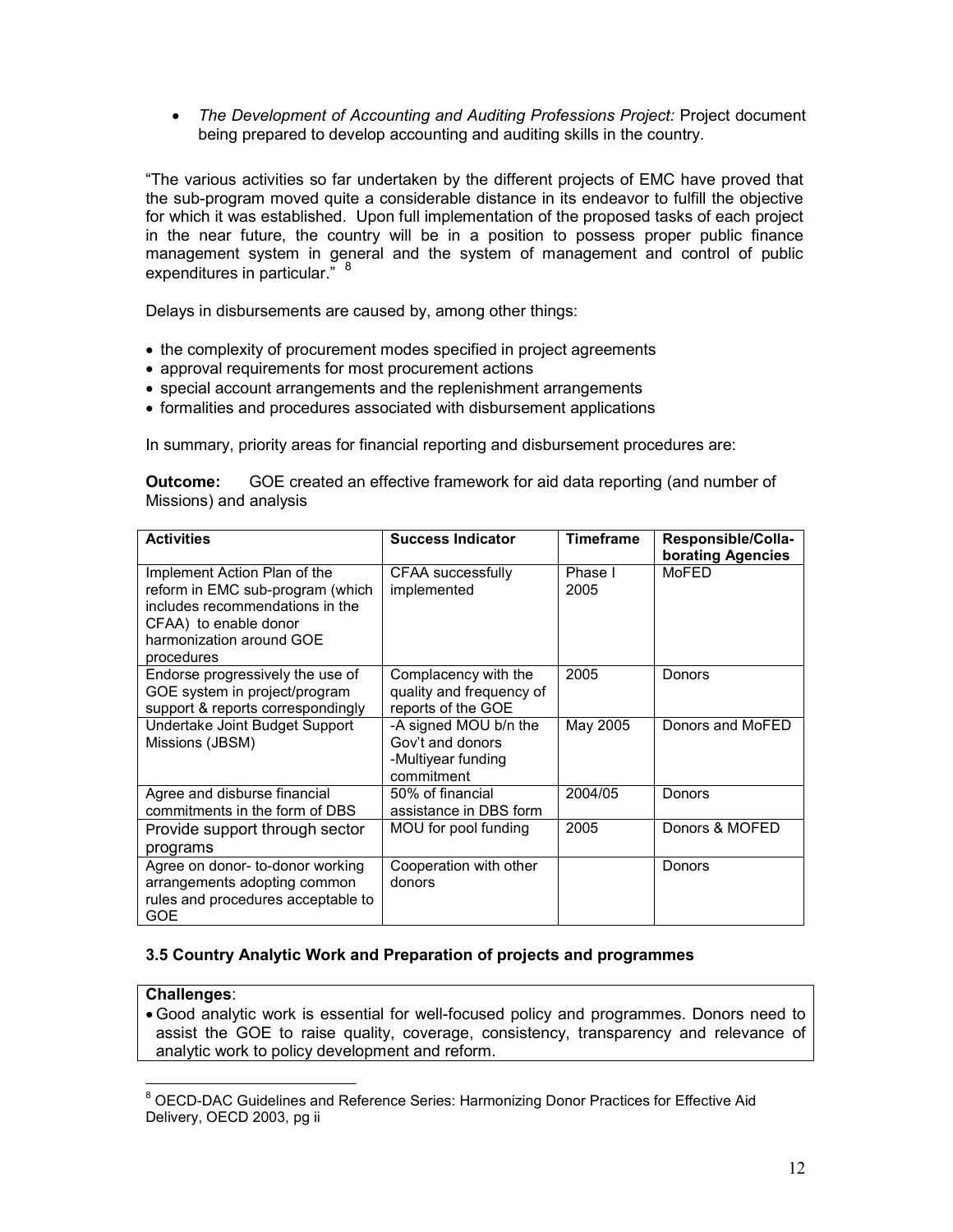- Donors have a role in ensuring effective dissemination of analytic work by helping the GOE ensure results of analytic work are widely available and accessible.
- •The GOE requires access to analytic work and to understand its results in order to effectively inform evidence-based policy making.

In summary, priority areas for harmonization of country analytic work and preparation of projects and programmes are:

**Outcome:** Increased effectiveness in programmes and project analysis and planning

| <b>Activities</b>                                                                  | <b>Success Indicator</b>                                             | <b>Timeframe</b> | Responsible/Collaboratin<br>g Agencies |
|------------------------------------------------------------------------------------|----------------------------------------------------------------------|------------------|----------------------------------------|
| Undertake joint analytic work                                                      | Increased number<br>of participation of<br>GOE in analytical<br>work |                  | Donors                                 |
| Build the analytical capacity of<br>GOE in various aspects of capacity<br>building | Local/foreign<br>composition of<br>teams for analytic<br>work        |                  | Donors and MoFED                       |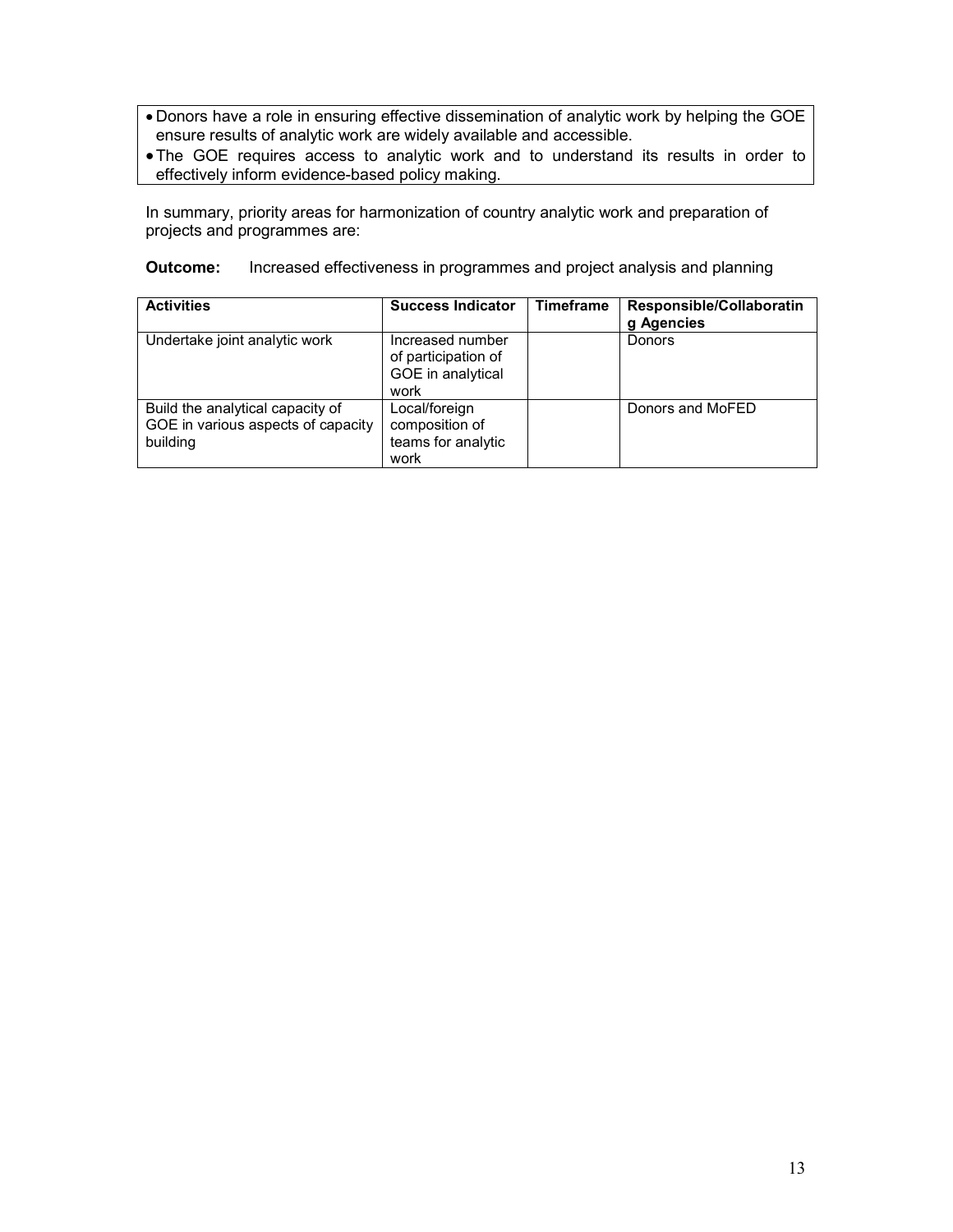# 4 DETAILED ACTIVITIES OF THE HARMONIZATION ACTION PLAN

The Harmonization Action Plan for Ethiopia is detailed in the next pages. Presented in a table format, the HAP provides information in these categories:

- Objective
- Activities (refers to a list of actions to be undertaken to meet the overall outcome)
- Time Frame (refers to the suggested timeframe for completion of the activity)
- Responsible / Collaborating agencies (governments, donors)
- Success Indicator (refers to an indicator that will allow for a measure of success for completion of the activity)
- Status (This column will allow for periodic progress review on a given activity)

Four tables are presented. They are:

- Table A Procurement Procedures<br>Table B Reporting, Monitoring and
	- Reporting, Monitoring and Evaluation (incl. missions)
- Table C Financial Reporting and Disbursement Procedures<br>Table D Country Analytic Work and Preparation for Project
- Country Analytic Work and Preparation for Projects and Programmes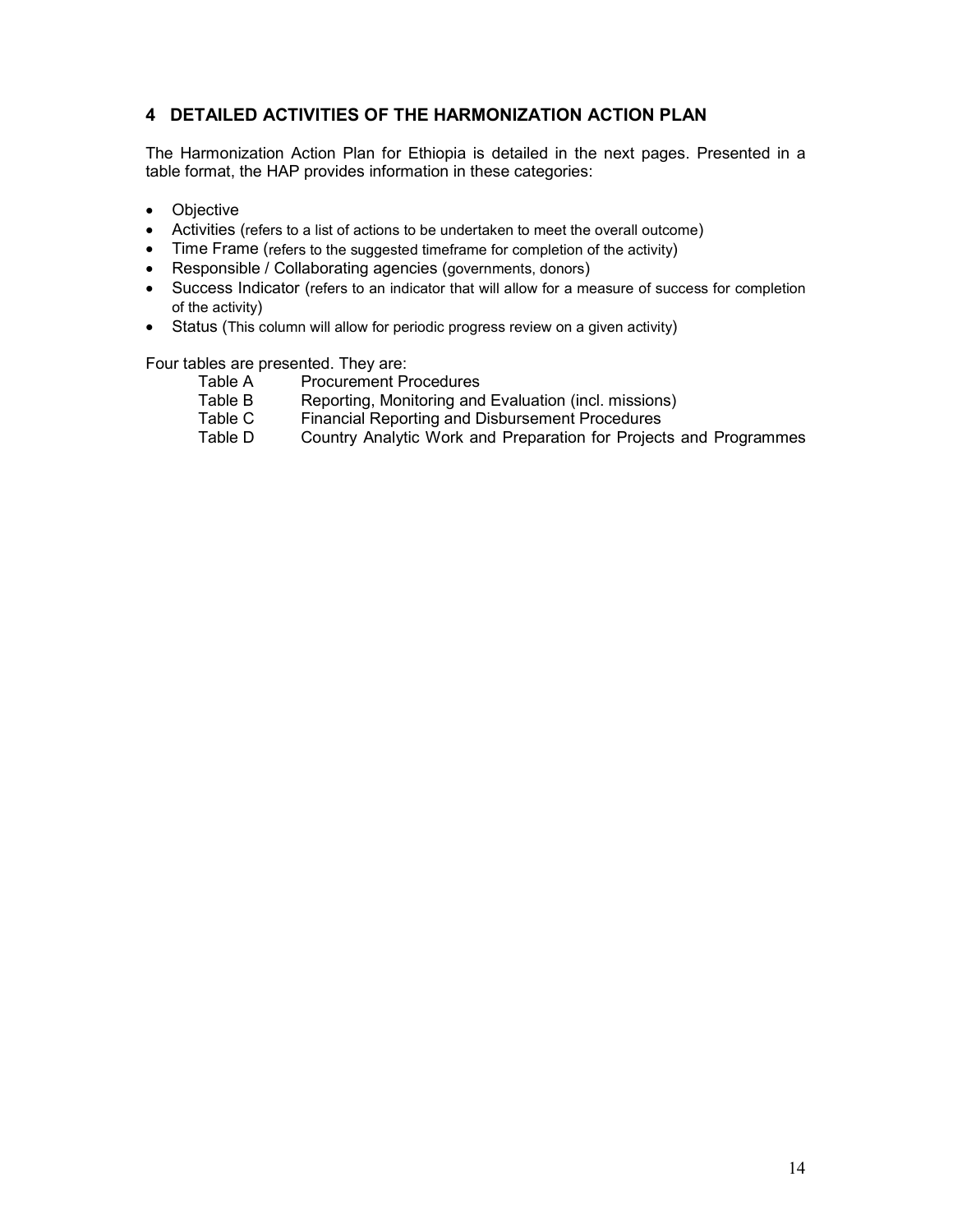# TABLE A. PROCUREMENT PROCEDURES

**Outcome:** Increased transparency in procurement

| <b>Activities</b>                                                                                                                                                                      | <b>Status</b> | <b>Success</b><br><b>Indicator</b>                                                             | <b>Timeframe</b>     | <b>Responsible/Collaborating</b><br><b>Agencies</b> |
|----------------------------------------------------------------------------------------------------------------------------------------------------------------------------------------|---------------|------------------------------------------------------------------------------------------------|----------------------|-----------------------------------------------------|
| A1. Implement Action Plan of the<br>procurement reform program (which fully<br>takes account of recommendations made in the<br>CPAR) towards strengthening the existing<br>procedures. |               | Action plan and<br>progress analyzed<br>quarterly by the<br>Harmonization<br><b>Task Force</b> | Quarterly            | <b>MoFED</b>                                        |
| A1.1 Establish the new Procurement Agency                                                                                                                                              |               | Operationalizatio<br>n of the<br><b>Directorate</b>                                            | May/June<br>2005     | <b>MoFED</b>                                        |
| A1.2 Promulgate and implement the new<br>procurement law at federal level                                                                                                              | Done          | Law promulgated                                                                                | Dec 2004             | <b>MoFED</b>                                        |
| A1.3 Adapt the new procurement law at<br>regional level                                                                                                                                |               | 4 regions have<br>adapted the new<br>law                                                       | <b>July 2005</b>     | <b>MoFED</b>                                        |
| A1.4 Draft Standardized Procurement<br>Documents based on the requirements of GOE<br>and international Best Practices.                                                                 |               | Fund Secured &<br>consultant hired,<br>Document drafted<br>and finalized                       | Jan 2005             | <b>MoFED</b>                                        |
| A1.5 Revise the Procurement Directives                                                                                                                                                 |               | Directives Issued                                                                              | Jan/Feb/Ma<br>r 2005 | <b>MoFED</b>                                        |
| A1.6 Produce and Disseminate revised<br><b>Directives and Standard Bidding Documents</b>                                                                                               |               | Circulation of<br>procurement<br>Directives and<br><b>Standard Bidding</b><br><b>Documents</b> | April 2005           | <b>MoFED</b>                                        |
| A1.7 Conduct Workshop for public bodies on<br>new Procurement Law, Directives and Standard<br><b>Bidding Documents</b>                                                                 |               | <b>Training Provided</b>                                                                       | April 2005           | <b>MoFED</b>                                        |
| A1.8 Undertake study on feasibility of a web-<br>based site where upcoming procurements could<br>be advertised in advance, depending on the                                            |               | -Consultant hired/<br>team appointed<br>-Cost assessment<br>provided                           | Feb 2005             | MoFED with assistance of World Bank                 |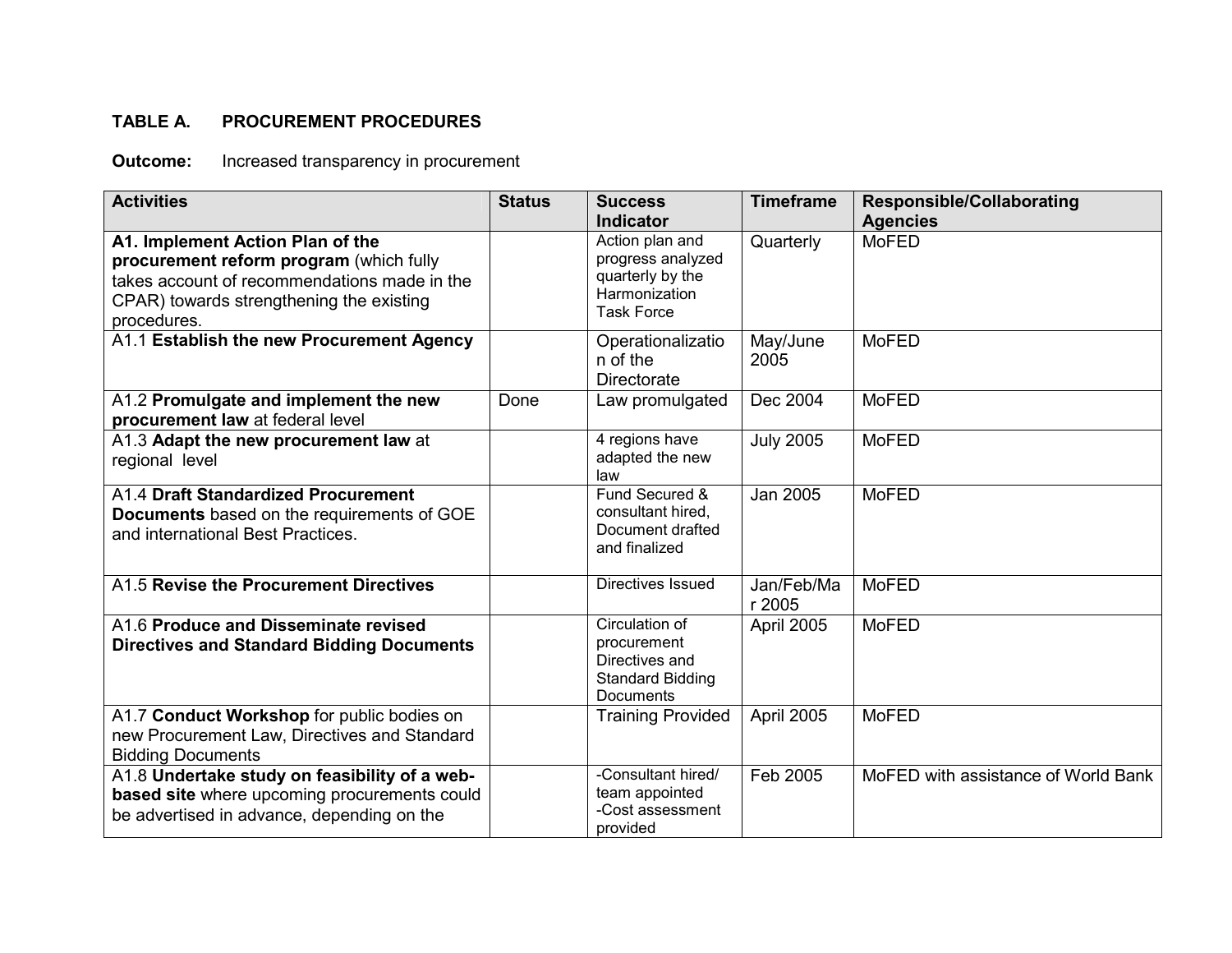| <b>Activities</b>                                  | <b>Status</b> | <b>Success</b>                        | <b>Timeframe</b>   | <b>Responsible/Collaborating</b> |
|----------------------------------------------------|---------------|---------------------------------------|--------------------|----------------------------------|
|                                                    |               | Indicator                             |                    | <b>Agencies</b>                  |
| thresholds. This would enable companies and        |               | -Report produced                      |                    |                                  |
| NGOs from donor countries to participate in        |               |                                       |                    |                                  |
| these opportunities, thus fostering greater        |               |                                       |                    |                                  |
| openness and transparency.                         |               |                                       |                    |                                  |
|                                                    |               |                                       |                    |                                  |
| A2. Align with Government procurement              |               |                                       |                    | Donors                           |
| procedures                                         |               |                                       |                    |                                  |
| A2.2. Initiate discussions with HQ on              |               | Feedback from HQ                      | February           | Donors                           |
| procurement procedures                             |               |                                       | 2005               |                                  |
| A 2.3. Individual Donor reviews of in house        |               | Document from                         | March 2005         | Donors                           |
| <b>Procurement Regulations, with assessments</b>   |               | each Donor                            |                    |                                  |
| of commonalities and divergences between           |               | produced with                         |                    |                                  |
| these and GOE policy                               |               | summary of                            |                    |                                  |
|                                                    |               | findings                              |                    |                                  |
| A2.4. Examine rules and procedures to              |               | harmonization                         | <b>March 2005</b>  | <b>Donors</b>                    |
| identify which can be more flexible, simplified or |               | reflected in action<br>plan drawn for |                    |                                  |
| modified to be in line with the action plan        |               | project/program                       |                    |                                  |
|                                                    |               | execution                             |                    |                                  |
| A2.5. Examine options to intensify delegated       |               | Programmes have                       | <b>June 2005</b>   | Donors                           |
| cooperation                                        |               | been examined to                      |                    |                                  |
|                                                    |               | determine                             |                    |                                  |
|                                                    |               | potentials for                        |                    |                                  |
|                                                    |               | delegated                             |                    |                                  |
|                                                    |               | cooperation                           |                    |                                  |
| A2.6. Use delegated cooperation more               |               | Procedures for                        |                    | Donors                           |
| frequently                                         |               | delegated                             |                    |                                  |
|                                                    |               | cooperation have                      |                    |                                  |
|                                                    |               | been simplified                       |                    |                                  |
| A2.7. Consolidated Analysis/Assessment of          |               | Summary<br>document                   | Six month<br>after | <b>Donors</b>                    |
| <b>Procurement Policies conducted (by Donors</b>   |               | produced                              | enactment of       |                                  |
| as a basis for Harmonization of Donor practices    |               |                                       | procurement        |                                  |
| with new GOE policy)                               |               |                                       | legislation        |                                  |
| A2.8. Adopt GOE procurement system                 |               | Donor procedures                      | December           | Donors                           |
| progressively over time                            |               |                                       | 2005               |                                  |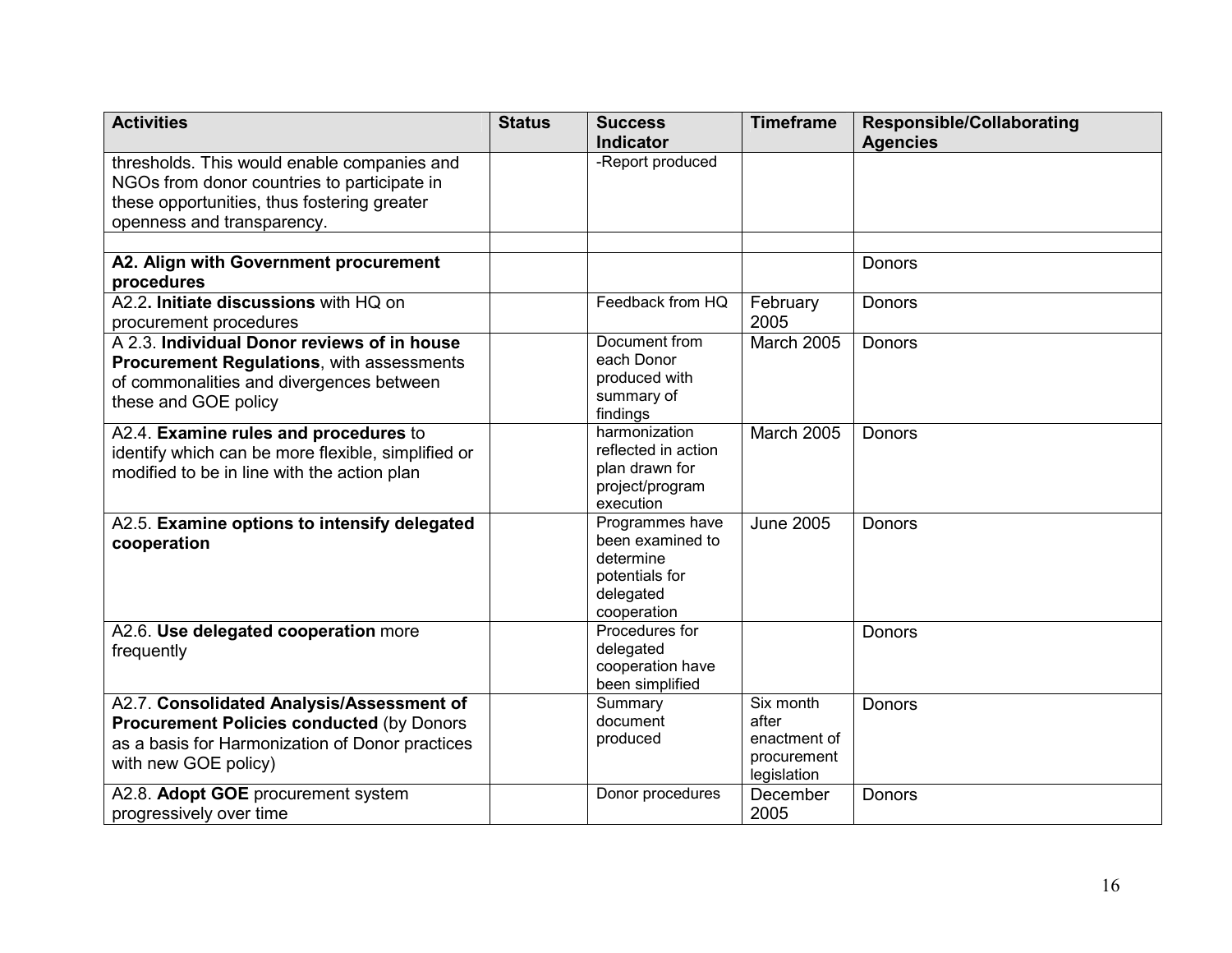| <b>Activities</b>                         | <b>Status</b> | <b>Success</b>   | <b>Timeframe</b> | Responsible/Collaborating |
|-------------------------------------------|---------------|------------------|------------------|---------------------------|
|                                           |               | <b>Indicator</b> |                  | <b>Agencies</b>           |
| A2.9. Train donor staff on new procedures |               | Workshop on      | Januarv          | Donors                    |
|                                           |               | procedures       | 2006             |                           |
|                                           |               | conducted        |                  |                           |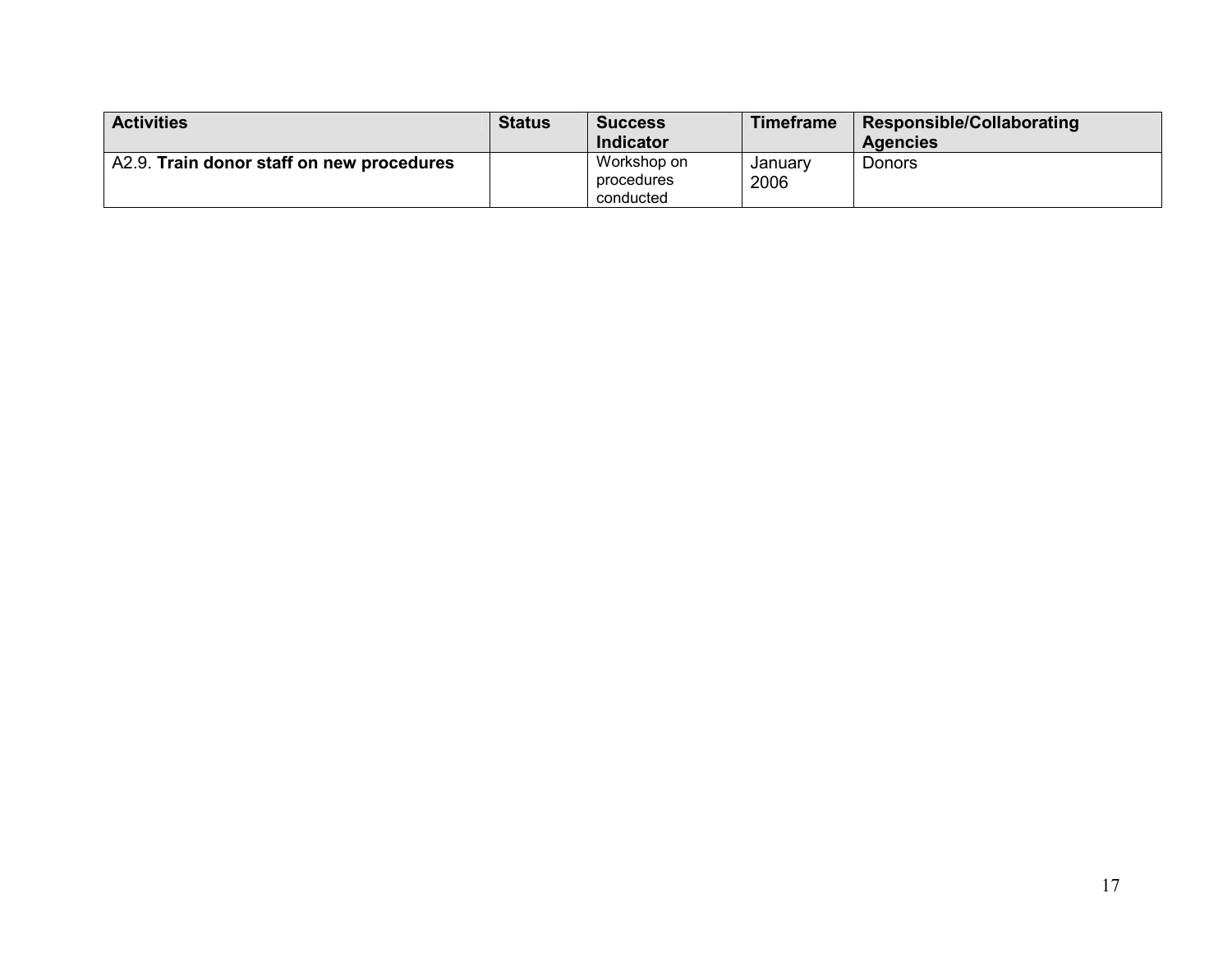TABLE B. REPORTING, MONITORING AND EVALUATION (including missions)<br>Outcome: Improved Reporting, Monitoring and Evaluation system in place agreed to and in use by committed donors

| <b>Activities</b>                                                                                                                                  | <b>Status</b>   | <b>Success</b><br><b>Indicator</b>                                                                                                                                                                                                          | <b>Timeframe</b>               | <b>Responsible/Collaborating</b> |
|----------------------------------------------------------------------------------------------------------------------------------------------------|-----------------|---------------------------------------------------------------------------------------------------------------------------------------------------------------------------------------------------------------------------------------------|--------------------------------|----------------------------------|
|                                                                                                                                                    |                 |                                                                                                                                                                                                                                             |                                | <b>Agencies</b>                  |
| <b>B1. Rely and Build on GOE systems</b>                                                                                                           |                 |                                                                                                                                                                                                                                             |                                |                                  |
| B1.1 Finalize the CSA/WMU proposal on<br>strengthening data collection, analysis and<br>dissemination on welfare monitoring and the<br><b>MDGs</b> | Done            | Proposal submitted                                                                                                                                                                                                                          | April 2004                     | <b>MoFED</b>                     |
| B1.2. Undertake a M&E Workshop to clarify<br>global M&E Framework including GOE, Donor<br>and Civil Society elements                               | Done            | -Date set<br>-Invitations<br>Circulated<br>-Commitments to<br>Attend<br>-Documents for<br>circulation/discussi<br>on collected/copies<br>available<br>-Workshop<br>Conducted<br>-Report on<br>workshop<br>disseminated<br>(lessons learned) | May 2004                       | MoFED and UNDP                   |
| B1.3. Review of CSA/WMU proposal in light of<br>recommendations and identified areas for<br>strengthening<br>B1.4 Improve the GOE systems, where   | Done<br>Ongoing | Reporting &<br>monitoring systems<br>programme<br>reviewed for<br>acceptability<br>GOE requests for                                                                                                                                         | <b>July 2004</b><br>Sept. 2004 | Donors<br>Donors and MoFED       |
| appropriate and as reflected in the SDPRP M&E<br><b>Action Plan</b>                                                                                |                 | support<br>approached<br>constructively                                                                                                                                                                                                     | onwards                        |                                  |
| B1.5 Simplify donor reporting & monitoring<br>requirements to bring in line with GOE systems                                                       |                 | -Reporting &<br>monitoring<br>requirements<br>reviewed                                                                                                                                                                                      | March 2005                     | Donors                           |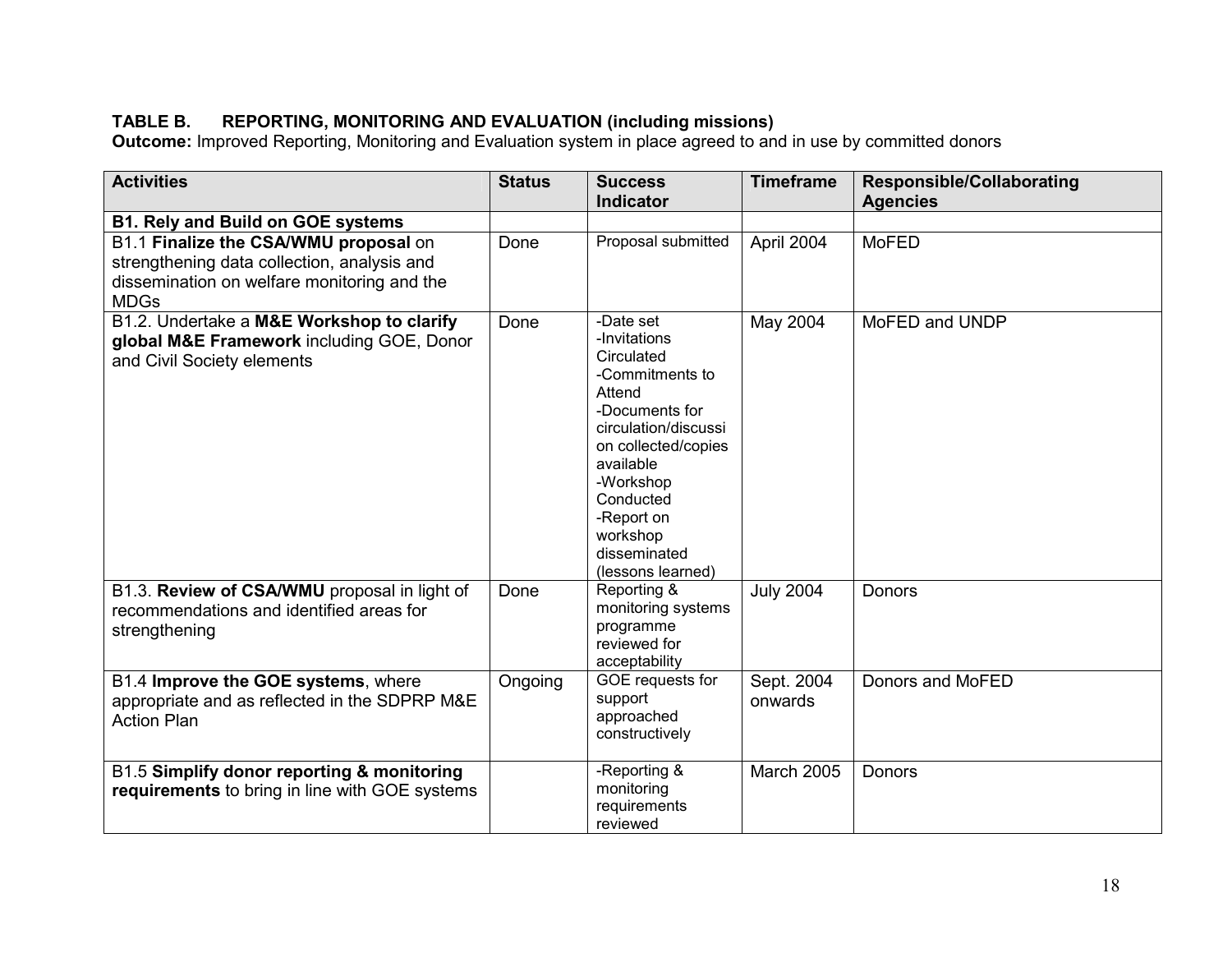| <b>Activities</b>                                                          | <b>Status</b> | <b>Success</b>                           | <b>Timeframe</b> | <b>Responsible/Collaborating</b> |
|----------------------------------------------------------------------------|---------------|------------------------------------------|------------------|----------------------------------|
|                                                                            |               | Indicator<br>-Need for reporting         |                  | <b>Agencies</b>                  |
|                                                                            |               | & monitoring                             |                  |                                  |
|                                                                            |               | missions reviewed                        |                  |                                  |
|                                                                            |               |                                          |                  |                                  |
| <b>B2. Coordinate reporting and monitoring</b>                             |               |                                          |                  |                                  |
| systems                                                                    |               |                                          |                  |                                  |
| B2.1 Collaborate on development of a joint                                 | Work in       | Joint M & E system                       | <b>July 2005</b> | Donors and MoFED                 |
| monitoring and evaluation system for the<br><b>SDPRP</b> framework         | progress      | elaborated                               |                  |                                  |
| B2.4 Agree on common reporting, monitoring &                               | Work in       | Common or similar                        | <b>July 2005</b> | Donors and MoFED                 |
| evaluation formats and timetable based on GOE                              | progress      | formats and<br>timetable for             |                  |                                  |
| systems                                                                    |               | reporting and M&E                        |                  |                                  |
|                                                                            |               | in multi-donor                           |                  |                                  |
|                                                                            |               | activities                               |                  |                                  |
|                                                                            |               |                                          |                  |                                  |
| <b>B3. Funding and Resource Allocation for</b><br><b>M&amp;E Framework</b> |               | Donor contribution<br>to improvements in |                  |                                  |
|                                                                            |               | quality of essential                     |                  |                                  |
|                                                                            |               | data                                     |                  |                                  |
| B3.1 Provide consolidated response to CSA/                                 | Done          | Consolidated                             | <b>June 2004</b> | Donors                           |
| WMU proposal ensuring comprehensiveness,                                   |               | response provided<br>by donors           |                  |                                  |
| reliability and relevance of the data to be                                |               | Joint MOU signed                         |                  |                                  |
| collected<br>B3.2 Raise the quality of essential data used                 | Ongoing       |                                          |                  | <b>MoFED and Donors</b>          |
| for M&E to ensure reliability                                              |               |                                          | Ongoing          |                                  |
|                                                                            |               |                                          |                  |                                  |
| B3.2.1 Determine capacity building                                         | Ongoing       | -Capacity building                       | Ongoing          | <b>MoFED</b>                     |
| requirement (is this any different from the                                |               | requirements                             |                  |                                  |
| CSA/WMU proposal?)                                                         |               | assessed<br>-Donors provide              |                  |                                  |
|                                                                            |               | support                                  |                  |                                  |
|                                                                            |               |                                          |                  |                                  |
| <b>B4 Harmonized and aligned System</b>                                    |               |                                          |                  |                                  |
|                                                                            |               |                                          |                  |                                  |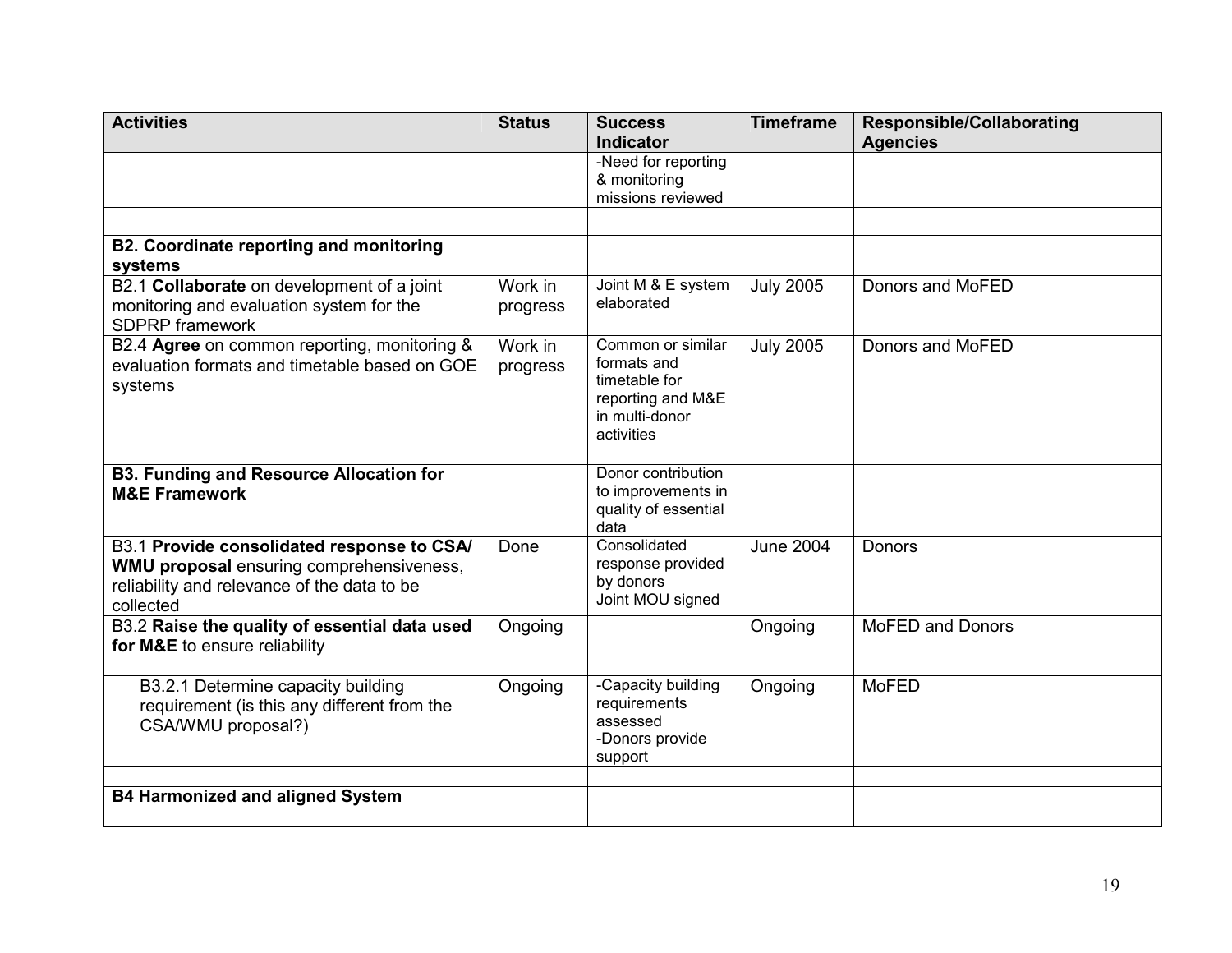| <b>Activities</b>                                                                               | <b>Status</b> | <b>Success</b>                                                         | <b>Timeframe</b>           | <b>Responsible/Collaborating</b> |
|-------------------------------------------------------------------------------------------------|---------------|------------------------------------------------------------------------|----------------------------|----------------------------------|
|                                                                                                 |               | <b>Indicator</b>                                                       |                            | <b>Agencies</b>                  |
| B4.1. Provide DAG group with a format for<br>consideration.                                     |               | Format with DAG                                                        | January<br>2005            | <b>MoFED</b>                     |
| B4.2. Review common reporting format and<br>provide feedback to GOE.                            |               | Feedback received                                                      | <b>March 2005</b>          | <b>Donors</b>                    |
| B4.3. Use common or similar reporting<br>formats in programs/projects in the same sector        |               | Reporting formats<br>used by donors<br>with projects in<br>same sector | March 2005                 | Donors                           |
| B4.4. Delegate particular monitoring and<br>reporting tasks to donors best able to do them      |               | Common<br>Monitoring and<br>Reporting                                  | May 2005                   | Donors and MoFED                 |
| B4.5. Align with the GOE M&E System                                                             |               | Rely on the GOE<br>system                                              | <b>June 2005</b>           | <b>Donors</b>                    |
| <b>B5. Rationalize review missions</b>                                                          |               |                                                                        |                            |                                  |
|                                                                                                 |               | Reduced number of                                                      |                            | <b>MoFED and Donors</b>          |
| B5.1 Agree that during certain period of the year<br>no donor missions will take place          |               | missions                                                               | January<br>2005            |                                  |
| B5.2 Undertake common reporting missions<br>for multi-donor activities                          |               | Joint monitoring<br>missions                                           | January<br>2005<br>onwards | Donors                           |
| B5.3 Circulate calendar of missions to avoid<br>duplication and pursue synergy                  |               | Calendar of<br>missions shared                                         | January<br>2005            | <b>Donors</b>                    |
| B5.4 Maintain an electronic calendar of<br>missions                                             |               | Electronic system<br>in place                                          | January<br>2005            | <b>DAG</b>                       |
|                                                                                                 |               |                                                                        |                            |                                  |
| B6. Participation in OECD/DAC work to<br>enhance M&E                                            |               |                                                                        |                            |                                  |
| B6.1 Identify lessons learned from experience<br>in other countries for application in Ethiopia |               | Lessons learned<br>identified                                          | As required                | Donors                           |
| B6.2 Provide lessons learned from Ethiopian<br>M&E experience                                   |               | Lessons learned<br>identified                                          | As required                | <b>MoFED and Donors</b>          |
| B6.3 Participate in international fora and<br>events                                            |               | Report of<br>participation<br>completed                                | As required                | <b>MoFED</b>                     |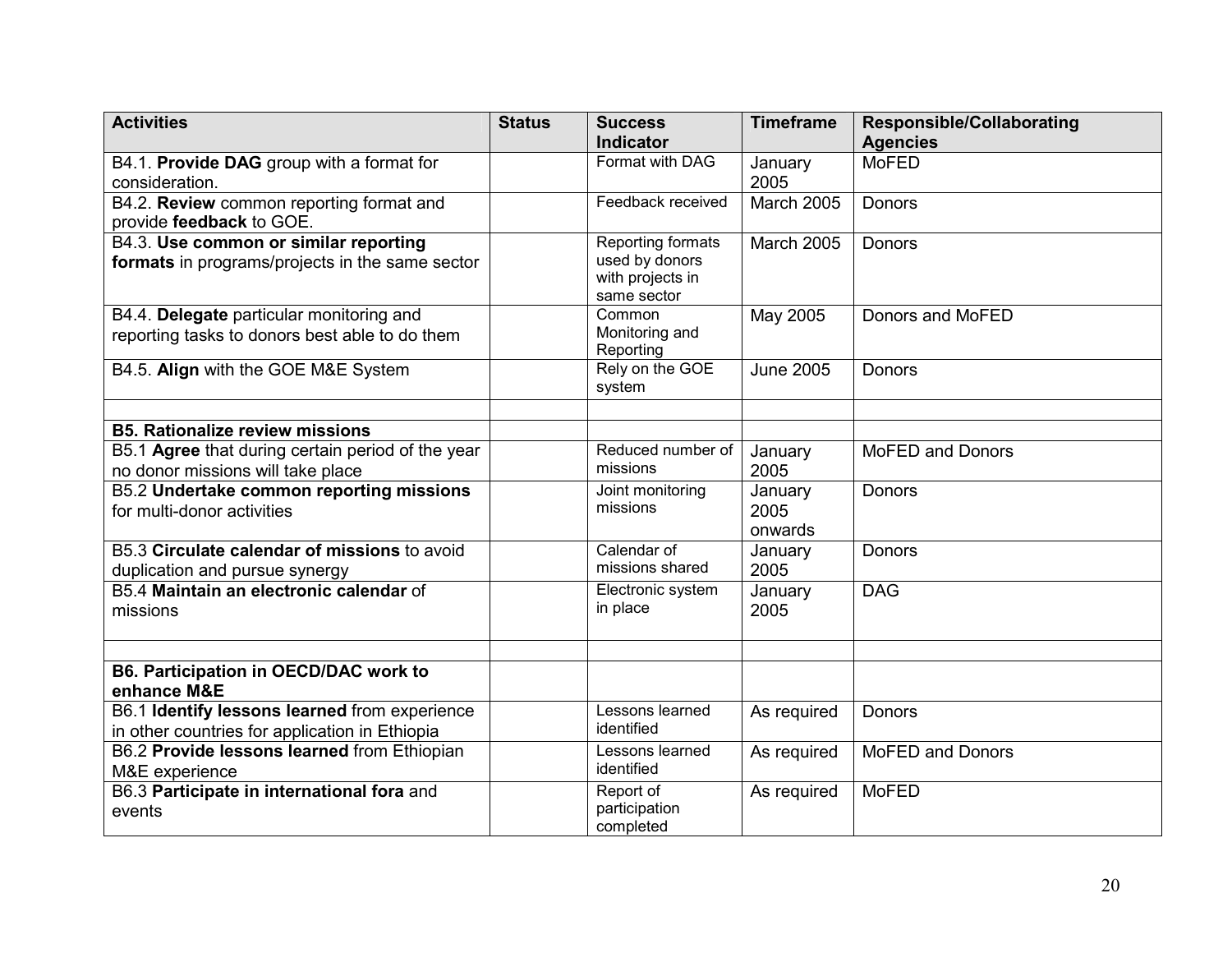| <b>Activities</b>                               | <b>Status</b> | <b>Success</b>                | <b>Timeframe</b> | <b>Responsible/Collaborating</b> |
|-------------------------------------------------|---------------|-------------------------------|------------------|----------------------------------|
|                                                 |               | <b>Indicator</b>              |                  | <b>Agencies</b>                  |
| B7. Monitor M&E system adequacy related to      |               |                               |                  |                                  |
| <b>APR</b> production                           |               |                               |                  |                                  |
| B7.1 Asses and refine operational application   | Done          |                               |                  | <b>MoFED and Donors</b>          |
| of indicator matrices (SDPRP, PRSC/DBS,         |               |                               |                  |                                  |
| sectoral and thematic)                          |               |                               |                  |                                  |
| B7.2. Asses current overall adequacy of M&E     | Done          |                               |                  | <b>MoFED and Donors</b>          |
| system to meet APR requirements                 |               |                               |                  |                                  |
| B7.3. Provide views on APR contents and agree   | Done          | <b>Reviewed APR</b>           | Aug. 2004        | <b>Donors</b>                    |
| on APR format using indicator matrix            |               | format                        |                  |                                  |
| B7.4. Test M&E system by producing and          | Done          |                               | Oct. 2004        | <b>MoFED</b>                     |
| presenting interim APR process and dialogue     |               |                               |                  |                                  |
| with donors                                     |               |                               |                  |                                  |
| B7.5. Review and refine the policy matrix on    | Ongoing       | Revised policy                | Continuous       | <b>MoFED and Donors</b>          |
| annual basis                                    |               | matrix                        |                  |                                  |
| B7.6. Prepare and present draft APR 2004        | Under         | <b>APR</b> produced           | January          | <b>MoFED</b>                     |
| based on GOE/Donor agreed format                | prep.         |                               | 2005             |                                  |
| B7.7. Organize / attend meeting to review APR   | Under         |                               | January          | MoFED, Donors and other stake    |
|                                                 | prep.         |                               | 2005             | holders                          |
|                                                 |               |                               |                  |                                  |
| <b>B8. Use Aid Management Platform (AMP) as</b> |               | - Donors report               |                  | MoFED, Donors                    |
| a common and similar report format              |               | disbursement                  | <b>June 2005</b> |                                  |
|                                                 |               | - MoFED report<br>expenditure |                  |                                  |
|                                                 |               |                               |                  |                                  |
| B8.1. Provided financial support for AMP        |               |                               | January          |                                  |
| establishment                                   |               | Available finance             | 2005             | <b>Donors</b>                    |
| B8.2. Finalise the establishment AMP            |               | <b>Functional AMP</b>         | <b>June 2005</b> | Development gateway              |
|                                                 |               |                               |                  |                                  |
|                                                 |               |                               |                  |                                  |
| B8.3. Donors start provide disbursement         |               | <b>Disbursement</b>           | <b>June 2005</b> | Donor                            |
| report using AMP                                |               | report in AMP                 |                  |                                  |
|                                                 |               |                               |                  |                                  |
| B9. Monitor the implementation of               |               | Review meeting                | Continuous       | MoFED, Donors                    |
| Harmonization action plan on regular basis      |               | held                          |                  |                                  |
|                                                 |               | - Minutes produced            |                  |                                  |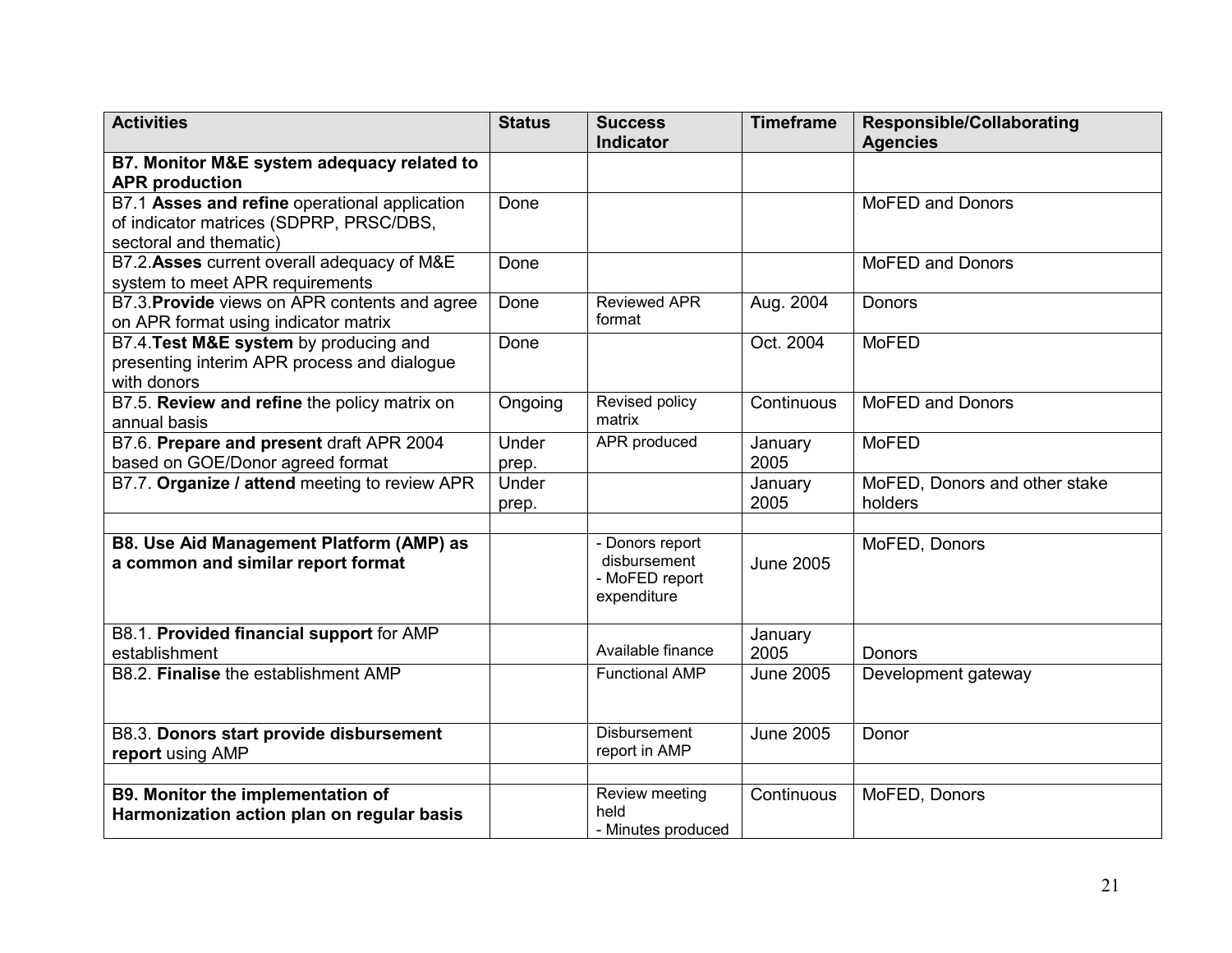| <b>Activities</b>                                   | <b>Status</b> | <b>Success</b>    | <b>Timeframe</b> | Responsible/Collaborating |
|-----------------------------------------------------|---------------|-------------------|------------------|---------------------------|
|                                                     |               | <b>Indicator</b>  |                  | <b>Agencies</b>           |
|                                                     |               |                   |                  |                           |
| B9.1. Prepare biannual reports on the               |               | Report produced   | Continuous       | MoFED, Donors             |
| implementation of HAP                               |               |                   |                  |                           |
| B9.2. <b>Review</b> the progress of HAP on biannual |               | Bi annual meeting | Continuous       | MoFED, Donors             |
| basis at the HLF meeting                            |               | held              |                  |                           |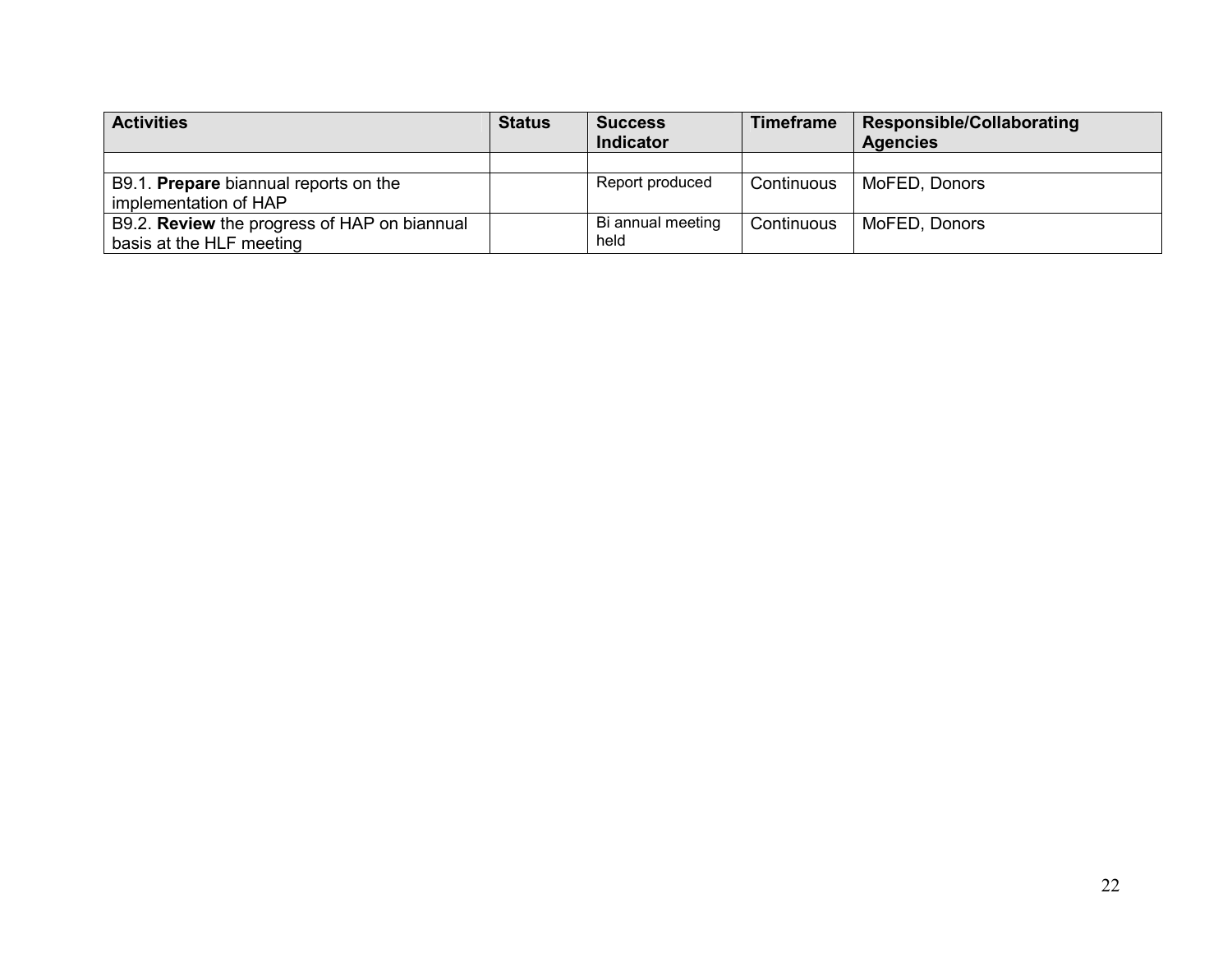# TABLE C. FINANCIAL REPORTING AND DISBURSEMENT PROCEDURES

**Outcome:** GOE created an effective framework for aid data reporting (and number of Missions) and analysis

| <b>Activities</b>                                | <b>Status</b> | <b>Success</b>             | <b>Timeframe</b> | <b>Responsible /Collaborating</b> |
|--------------------------------------------------|---------------|----------------------------|------------------|-----------------------------------|
|                                                  |               | <b>Indicator</b>           |                  | <b>Agencies</b>                   |
| C1. Implement Action Plan of the                 |               | Action plan and            |                  | <b>MoFED</b>                      |
| <b>Expenditure management and Control (which</b> |               | progress analyzed          |                  |                                   |
| fully takes into account of the                  |               | quarterly                  |                  |                                   |
| recommendations made in the CFAA) to             |               |                            |                  |                                   |
| enable donor harmonize around GOE                |               |                            |                  |                                   |
| procedures                                       |               |                            |                  |                                   |
| C1.1 Develop a financial calendar with defined   | Done          | Financial calendar         | March 2004       | <b>MoFED</b>                      |
| and scheduled budget tasks                       |               | defined                    |                  |                                   |
|                                                  |               |                            |                  |                                   |
| C2. Simplify donor procedures; undertake         |               | -Simplified and            | $1st$ quarter    | Donors                            |
| joint missions to review procedures and          |               | agreed common<br>Procedure | 2005             |                                   |
| develop guidelines                               |               |                            |                  |                                   |
|                                                  |               |                            |                  |                                   |
| <b>C3. Undertake joint missions</b>              |               |                            |                  |                                   |
| C3.1 Conduct annual fiduciary assessment         |               | AFA study report           |                  |                                   |
| C3.1.1 Finalize TORs                             |               | <b>TORs finalized</b>      | May 2005         | MoFED, WB, Donors                 |
| C3.1.2 Procure consultants                       |               | Consultants hired          | May 2005         | MoFED, WB, Donors                 |
| C3.1.3 Finalize financing of the study           |               | Funding available          | May 2005         | WB, Donors                        |
| C3.1.4 Undertake field work                      |               |                            | <b>July 2005</b> | MoFED, WB, Donors                 |
| C3.1.5 Provide comments on the study             |               | Comments                   | Aug 2005         | MoFED, WB, Donors                 |
|                                                  |               | provided                   |                  |                                   |
| C3.1.6 Finalize and present report at meeting    |               | Final AFA report           | Sept 2005        | MoFED, WB, Donors                 |
| <b>C3.2. Conduct joint Budget and aid review</b> |               | AFA study report           |                  |                                   |
| C3.2.1 Finalize and agree on TORs                | Done          | <b>TORs finalized</b>      | <b>June 2004</b> | <b>World Bank and Donors</b>      |
|                                                  | merge         |                            |                  |                                   |
|                                                  | with          |                            |                  |                                   |
|                                                  | following     |                            |                  |                                   |
|                                                  | points?       |                            |                  |                                   |
| C3.2.2 Procure consultants                       |               | Consultants hired          | <b>June 2005</b> | MoFED, World Bank/Donors          |
| C3.2.3 Finalize financing                        |               | Funding available          | <b>June 2005</b> | <b>World Bank and Donors</b>      |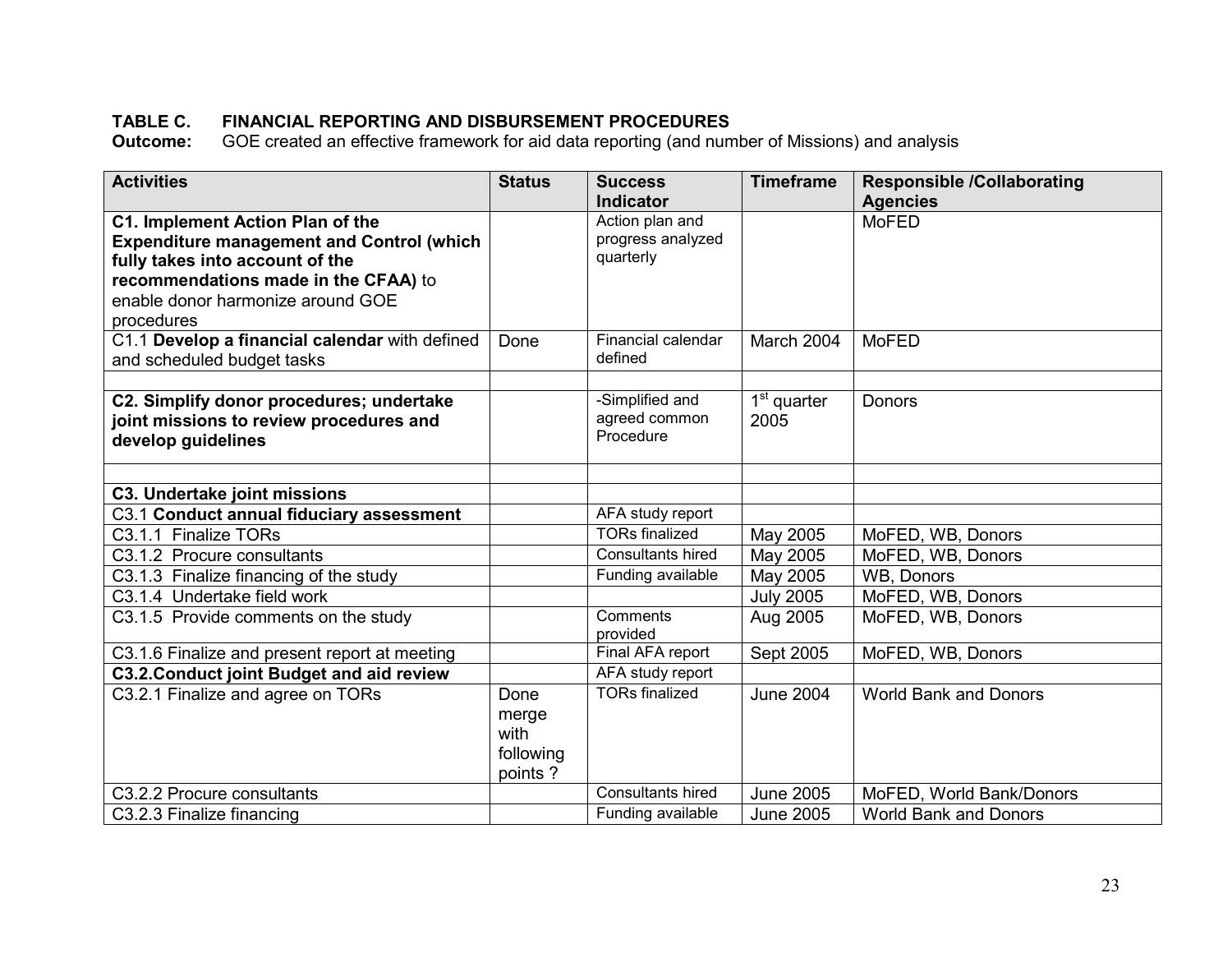| <b>Activities</b>                                                                                                                                      | <b>Status</b>  | <b>Success</b><br><b>Indicator</b>                                                 | <b>Timeframe</b> | <b>Responsible /Collaborating</b><br><b>Agencies</b> |
|--------------------------------------------------------------------------------------------------------------------------------------------------------|----------------|------------------------------------------------------------------------------------|------------------|------------------------------------------------------|
| C3.2.4 Undertake field work                                                                                                                            |                |                                                                                    | Aug-<br>Sep2005  | <b>World Bank and Donors</b>                         |
| C3.2.5 Providing comments on the study                                                                                                                 |                | Comments<br>provided                                                               | Oct 2005         | <b>World Bank and Donors</b>                         |
| C3.3 Conduct joint budget support/PRSC<br>review                                                                                                       |                | Joint Aide Memoir                                                                  | October<br>2005  | Donors and MOFED                                     |
| C.4. Develop an Integrated Financial<br>Management Information System (IFMIS) and<br>train the staff of both federal and regional<br>institutions      |                | -Fund secured from<br>donors for<br>developing the<br>system<br>-Operational IFMIS | 2005/06          | <b>MoFED and Donors</b>                              |
| C4.1 Develop a document to guide budget<br>support donor behaviors. The document will<br>allow flexibility for donor response to the same<br>situation |                | A signed<br>agreement on<br>modus operandi                                         | 2005             | <b>Budget Support Donors</b>                         |
| C4.2 Make multi-year funding commitments<br>to enable GOE to plan its medium term macro-<br>economic fiscal projections                                |                | Evidence of multi-<br>year funding<br>commitments                                  | Jan. 2005        | Donors                                               |
| C4.3 Agree on legal framework for pooling<br>funds                                                                                                     | On going       | Legal framework<br>agreed                                                          | 2005             | Donors                                               |
| C5. Agree on audit standards, regulations<br>and procedures                                                                                            |                | Agreed audit<br>regulations &<br>procedures<br>available                           | 2005             | Donors                                               |
| C6. Agree on the use of the Auditor General<br>of Ethiopia for joint financial, management and<br>performance audits                                   | $\overline{?}$ | Stream lined audit<br>exercise                                                     | Dec. 2004        | Donors                                               |
| C6.1 Develop and implement the internal<br>audit reform (EMC activity)                                                                                 |                | Revised internal<br>audit manual in<br>place                                       |                  | <b>MoFED</b>                                         |
| C6.2 Develop and implement the external                                                                                                                |                | Revised external                                                                   |                  | <b>MoFED</b>                                         |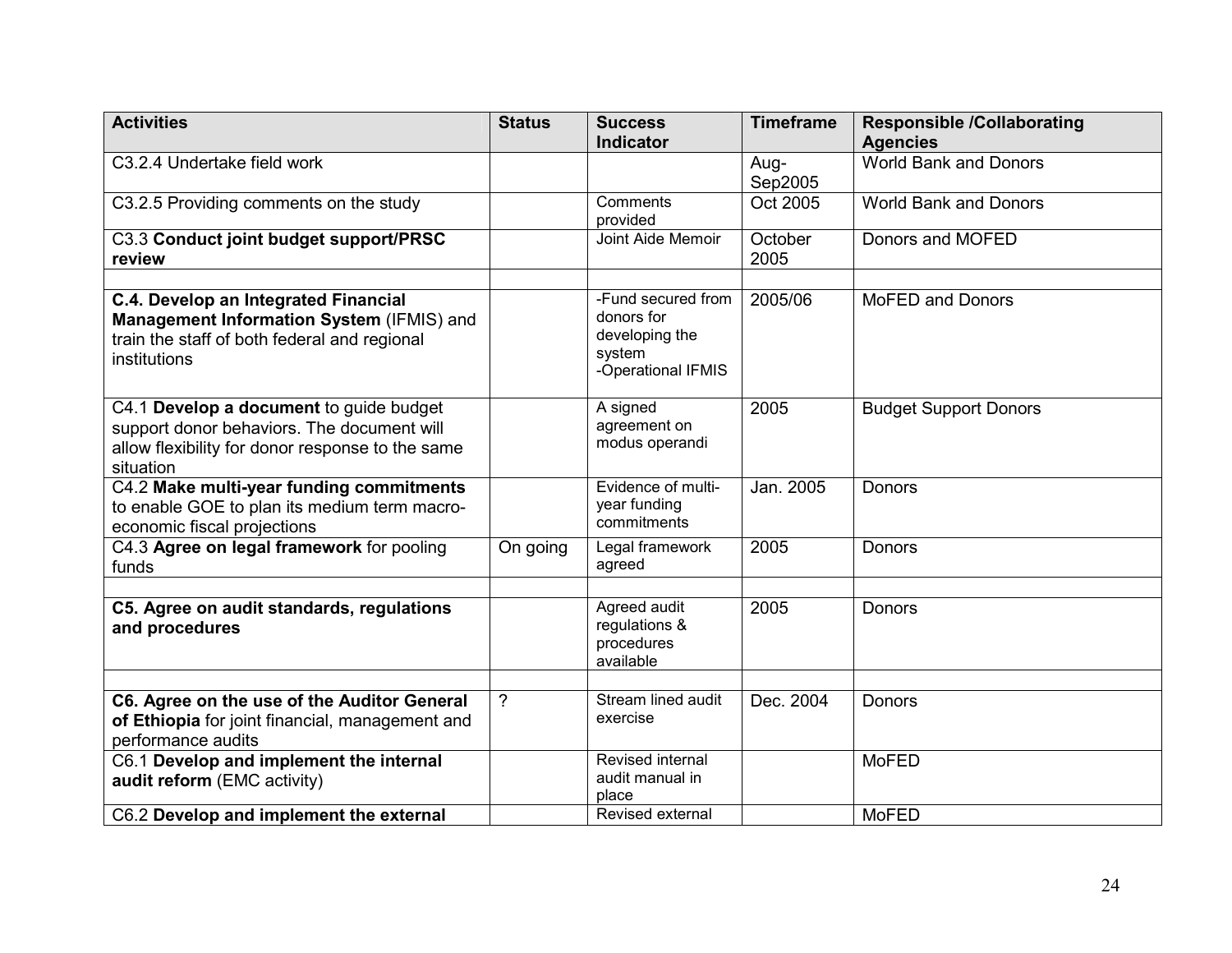| <b>Activities</b>                                                                            | <b>Status</b> | <b>Success</b><br><b>Indicator</b>                                                                                      | <b>Timeframe</b> | <b>Responsible /Collaborating</b><br><b>Agencies</b> |
|----------------------------------------------------------------------------------------------|---------------|-------------------------------------------------------------------------------------------------------------------------|------------------|------------------------------------------------------|
| audit reform (EMC activity)                                                                  |               | audit manual in<br>place                                                                                                |                  |                                                      |
|                                                                                              |               |                                                                                                                         |                  |                                                      |
| C7. Agree on a common financial reporting<br>procedures                                      |               | Established<br>financial reporting<br>procedure                                                                         | 2005             | Donors and MoFED                                     |
| C8.1 Streamline and coordinate reporting<br>requirements between donors                      |               |                                                                                                                         | 2005             | <b>Donors</b>                                        |
| C8.2 Agree with other donors on common<br>acceptable GOE financial reports                   |               | -Programmes have<br>standard financial<br>reporting format<br>-Projects have<br>standard financial<br>reporting formats | 2005             | <b>Donors</b>                                        |
| C8.3 Agree with the GOE on mutually<br>acceptable common financial reporting<br>requirements |               | -Programmes<br>adopt PIM for<br>financial report<br>-Projects have<br>standard financial<br>reporting formats           | 2005             | Donors and MoFED                                     |
| C9. Provide accurate and timely projections<br>in the required format                        |               | Statement of aid<br>flows submitted by<br>donors to GOE                                                                 | 2005             | Donors                                               |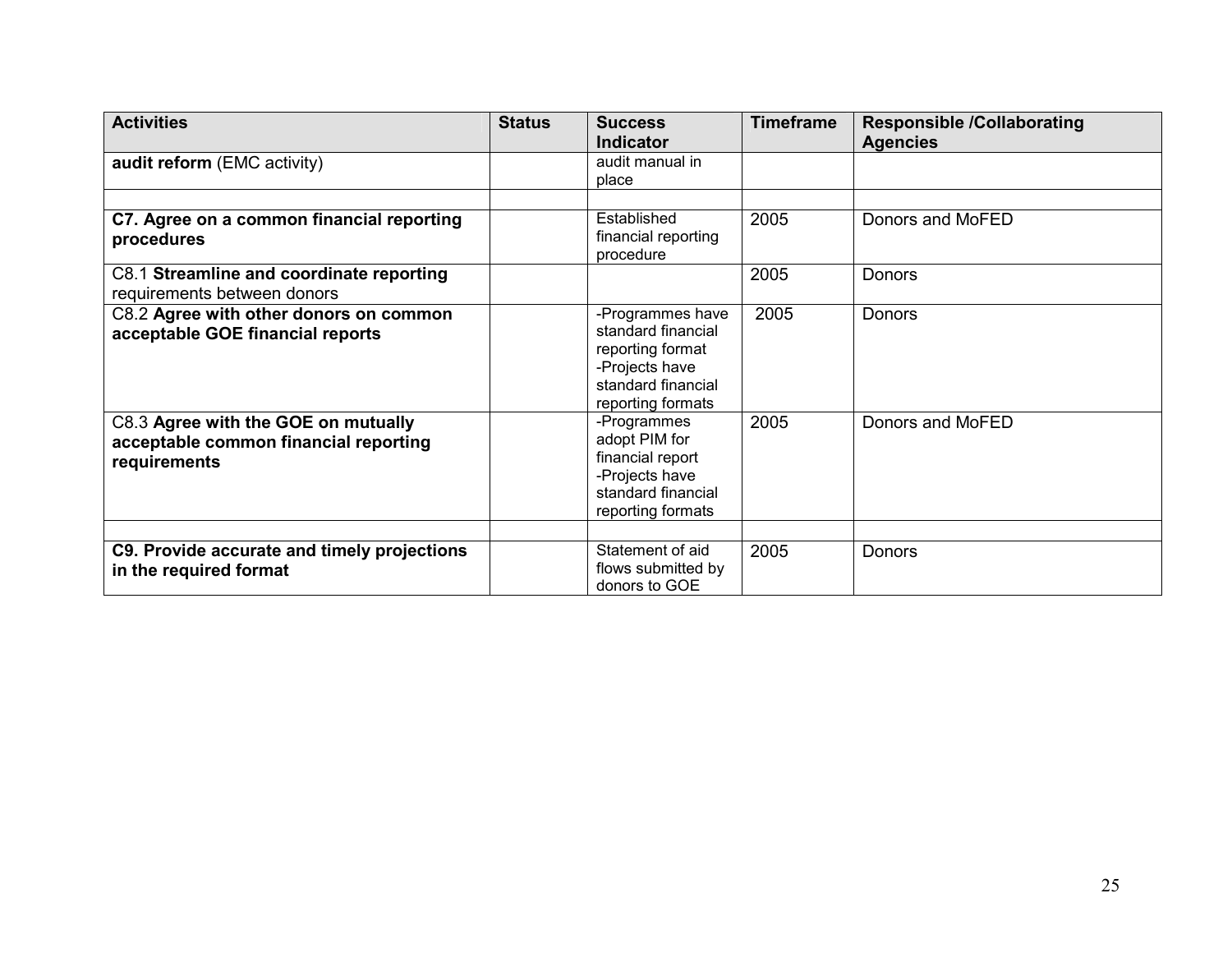TABLE D. Country Analytic Work and Preparation of projects and programmes Outcome: Increased effectiveness in programmers and project analysis and planning

| <b>Activities</b>                                                                                                               | <b>Status</b>                                                     | <b>Success</b>                                                                                     | <b>Timeframe</b>            | <b>Responsible/ Collaborating</b> |
|---------------------------------------------------------------------------------------------------------------------------------|-------------------------------------------------------------------|----------------------------------------------------------------------------------------------------|-----------------------------|-----------------------------------|
|                                                                                                                                 |                                                                   | <b>Indicator</b>                                                                                   |                             | <b>Agencies</b>                   |
| D1. Sharing of donors analytical tools with<br>other donors, GOE and other interested groups                                    | Ongoing                                                           | Change in<br>availability of<br>documents from<br>donors<br>Reduction in<br>overlap among<br>tools | <b>June 2004</b><br>onwards | <b>Donors</b>                     |
| D1.1 Promote info sharing through the<br>participation on the WB Country Analytic Work<br>website                               | Ongoing                                                           | More inf. on the<br>tools                                                                          | <b>July 2004</b><br>onwards | Donors                            |
| D1.2 Prepare donor programmes in<br>cooperation with other donors and GOE                                                       | Ongoing<br>(any<br>particular<br>examples<br>of good<br>practice? | Donor programmes<br>linked to the<br><b>SDPRP</b><br>Complimentarily<br>among prog.<br>increased   | <b>July 2004</b><br>onwards | Donors and MoFED                  |
| D2. Seek opportunities to involve GOE<br>partners in analytic work so as to build GOE<br>capacity                               | Examples<br>(JBAR, ?                                              | Local/foreign<br>composition of<br>teams for analytic<br>work                                      | <b>July 2004</b><br>onwards | Donors                            |
| D3. Seek opportunities to involve GOE<br>partners in project design so as to develop the<br>GOE capacity to undertake such work |                                                                   | Evidence of partner<br>countries increased<br>input in project<br>design                           | <b>July 2004</b><br>onwards | Donors                            |
| D4. Provide support to GOE to build<br>analytical capacity in various aspects                                                   |                                                                   |                                                                                                    |                             |                                   |
| D5. Provide assistance to strengthen and<br>support the HLF and enable it to conduct                                            | Ongoing                                                           | - Well established<br>Secretariat                                                                  | October<br>2004             | Donors                            |